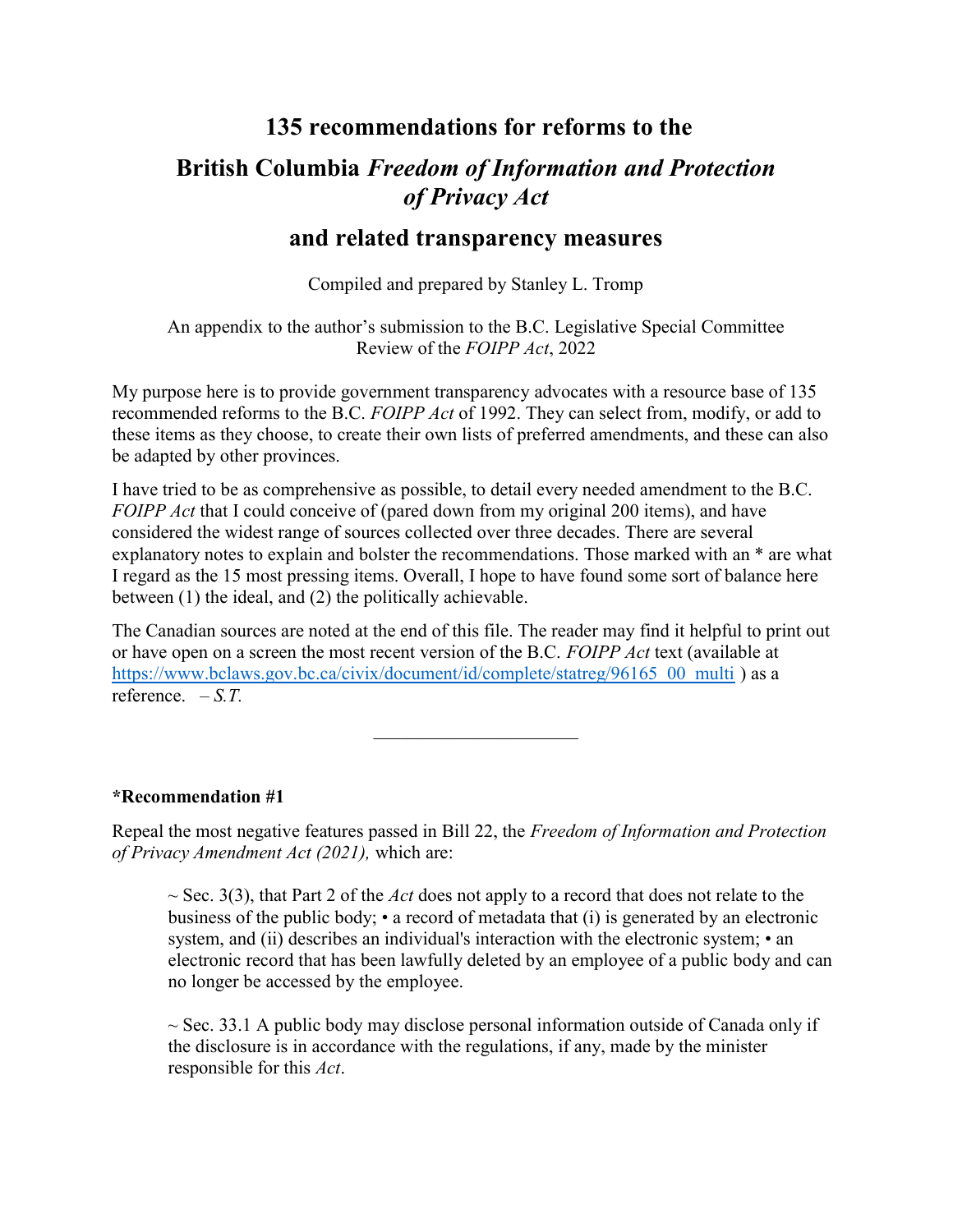$\sim$  Sec. 27. That Sec. 43 allows the public body – upon the Commissioner's approval – to disregard a request if  $(c)(i)$  it is excessively broad, or (ii) is repetitious or systematic.

 $\sim$  Sec. 75 (1), that the head of a public body may require an applicant who makes a request to pay (a) a prescribed application fee.

The B.C. FOIPP Act must also make it unmistakable clear the Premier's office is covered by the Act (which Bill 22 might have placed in doubt to some).

# Section 12 - Cabinet records

#### Recommendation #2

Delete clause "or prepared for submission" from B.C. FOIPP Act Sec. 12(1). Sec. 12 should establish that documents may only be withheld if they were actually discussed by cabinet, not if they were only prepared for that purpose but never were. i.e., no record can be said to reveal "deliberations" if it was never actually deliberated upon. Sec. 12 should also be amended to clarify that "deliberations" only applies to the actual deliberations of Cabinet, not any other material.

(Such a new clause is regrettably necessary to stop a deleterious practice often observed in cabinet rooms in Commonwealth nations, whereby Cabinet members simply take documents into Cabinet and then out again and claim an exemption - behavior which is now a perfectly legal way to circumvent disclosure obligations in most Canadian jurisdictions. In Australia, applicants have had FOI requests refused because documents were "prepared for submission to Cabinet (whether or not it has been so submitted).")

#### \*Recommendation #3

Add a harms test to Sec. 12, replicating the terms found in Scotland's FOI law, Sec. 30:

Information is exempt information if its disclosure under this Act

(a) would, or would be likely to, prejudice substantially the maintenance of the convention of the collective responsibility of the [Ministers]

(b) would, or would be likely to, inhibit substantially (i) the free and frank provision of advice; or (ii) the free and frank exchange of views for the purposes of deliberation; or

(c) would otherwise prejudice substantially, or be likely to prejudice substantially, the effective conduct of public affairs

Two terms could be added from the FOI statute of Ghana, which prescribes in Sec. 6.(1)(c) that cabinet records are exempt that:

[i] prejudice the effective formulation or development of government policy;

[ii] frustrate the success of a policy by the premature disclosure of that policy;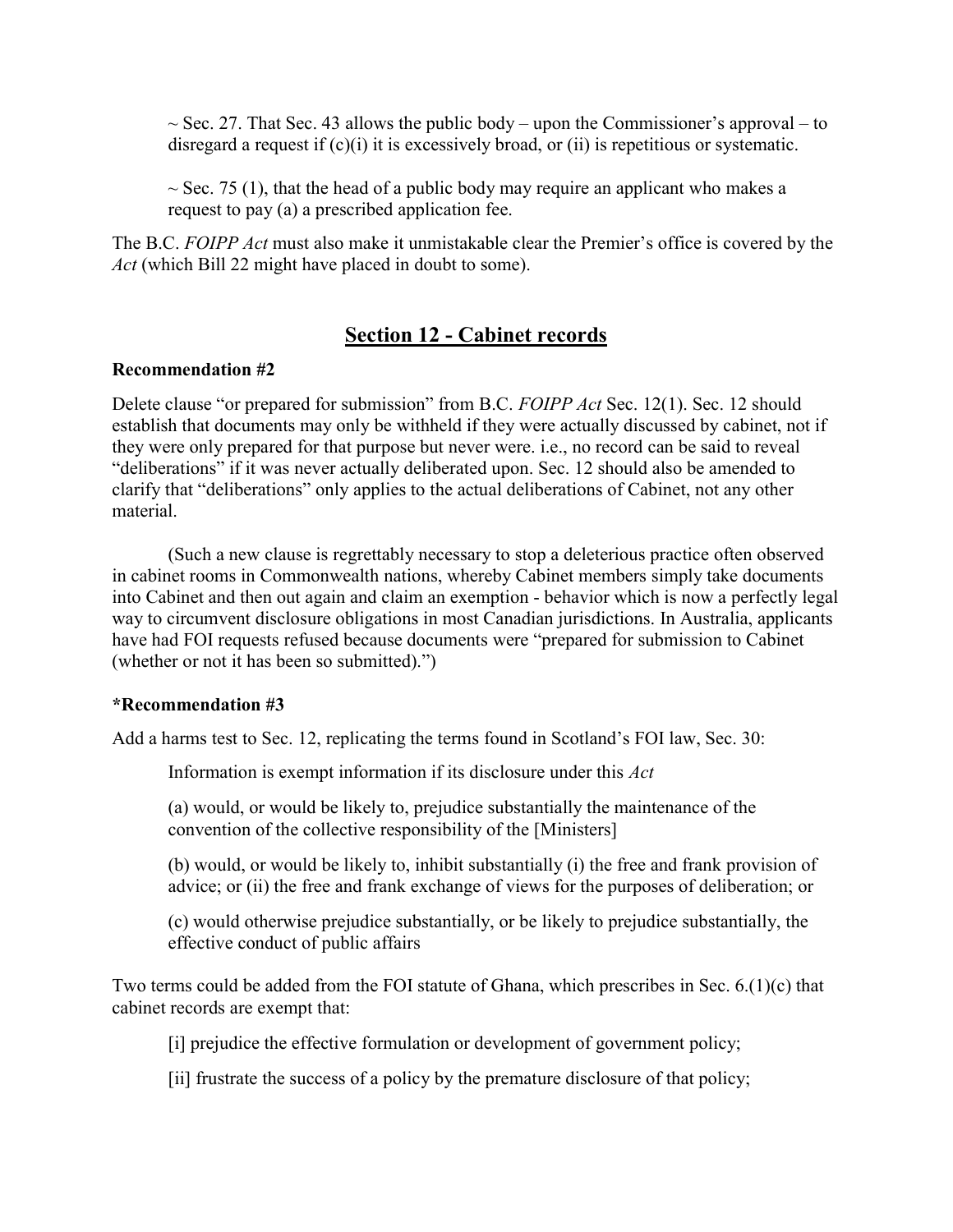At the bare minimum, the B.C. FOIPP Act should reflect the terms used in the FOI statute of the United Kingdom, on policy advice and cabinet confidences, Sections 35 and 36.

# Recommendation #4

Sec. 12 should not apply to a document that contains purely statistical, technical or scientific material unless the disclosure of the document would involve the disclosure of any deliberation or decision of Cabinet. This would be somewhat more open than the terms now set in Sec.  $12(2)(c)$ .

(In the Newfoundland FOI law, such factual material can apparently be freed in any circumstances, for in Section 27. (1), "'cabinet record" means [….] (d) a discussion paper, policy analysis, proposal, advice or briefing material prepared for Cabinet, excluding the sections of these records that are factual or background material." In the FOI statute of the United Kingdom, in Sec. 35, once a cabinet decision has been made, "any statistical information used to provide an informed background to the taking of the decision" is not exempt.)

# Recommendation #5

Amend Sec. 12(2) to state that the Sec. 12 exemption does not apply to Cabinet agendas or topic headings, including such examples as "items for discussion" and "legislation review."

(B.C. Supreme Court ruling 2011 BCSC 112 stated: "In my view, the conclusion of the OIPC delegate, that headings that merely identify the subject of discussion without revealing the 'substance of deliberations' do not fall within the s. 12(1) exception, was a reasonable decision.")

# Recommendation #6

Clearly mandate the principle of severability to Cabinet records. Implement recommendation 4-5 of the ATI Act Review Task Force report of the federal Treasury Board Secretariat, 2002: "That a prescribed format be developed for Cabinet documents that would allow for easy severance of background explanations and analyses from information revealing Cabinet deliberations such as options for consideration and recommendations."

# Recommendation #7

The time period during which Cabinet confidences cannot be disclosed via Sec. 12 should be reduced from 15 years to 10 years, as in Nova Scotia's FOI law.

# Recommendation #8

Proactively publish Cabinet minutes 15 years after their creation, and on the government internet, eventually moving to 10 years after their creation.

# Recommendation #9

Add a provision to the B.C. FOIPP Act Sec. 12 to state that all decisions of the Cabinet along with the reasons thereof, and the materials on which the decisions were taken shall be made public within five years after the decisions have been taken and the matter is complete. Ideally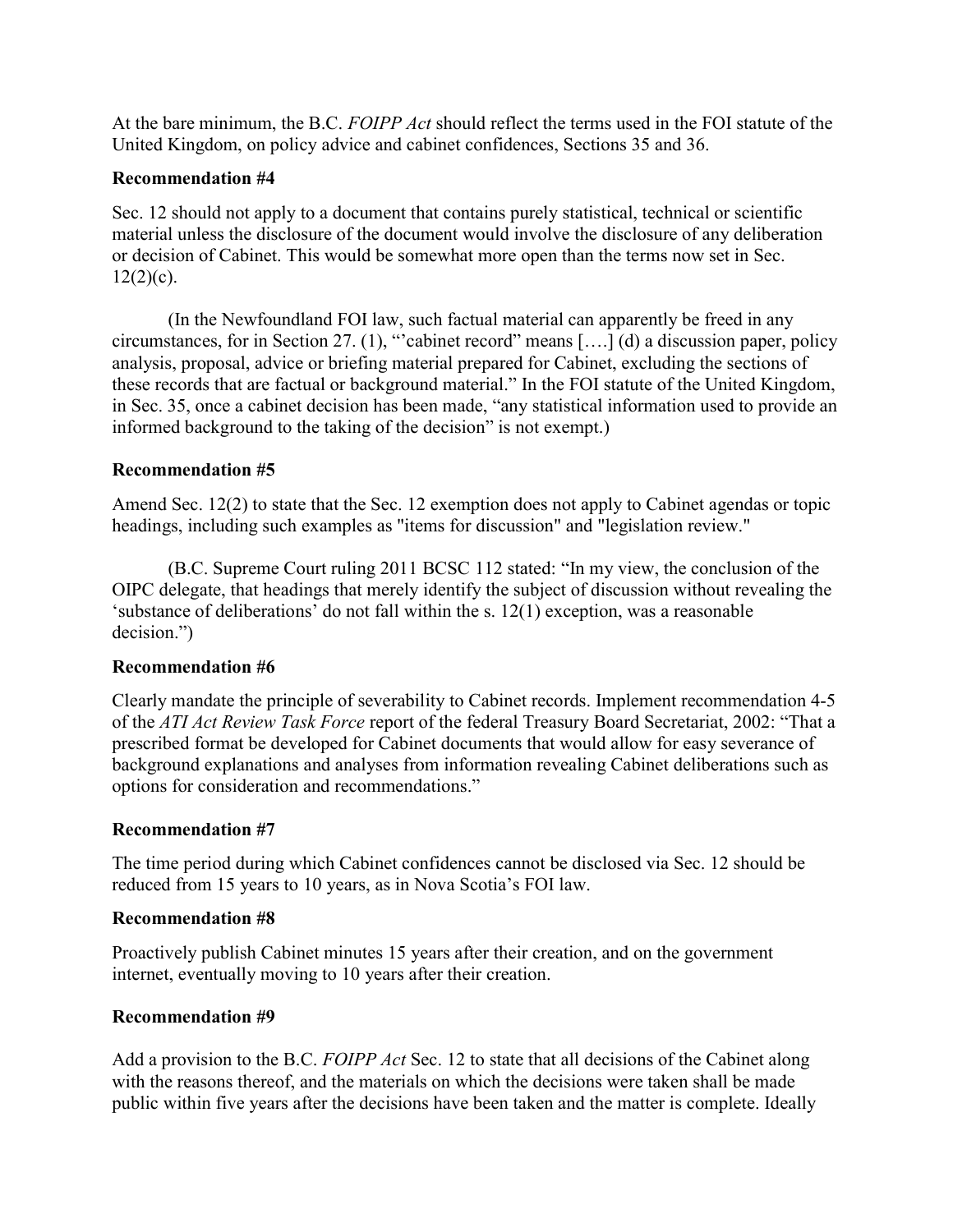these would be released proactively, not requiring B.C. FOIPP Act requests. Section 8(1)(i) of India's Right to Information Act 2005 provides a good example of such a clause.

# Recommendation #10

In B.C. FOIPP Act Sec. 12, implement the advice of federal Commissioner John Reid in his 2002 report, to amend the *ATI Act* to clearly state that summaries of decisions are not considered Cabinet confidences once they are severed from other information which may reveal the substances of deliberations of Cabinet or one of its committees. The Act should also remove all potential uncertainties in the wording around cabinet documents, making it clear that they are defined solely by their substance, not by their titles.

(He noted: "Such summaries - e.g., Treasury Board circulars implementing decisions relating a new policy or budget reduction - should be routinely available to the public. All governments summarize Cabinet decisions in order to communicate these to the public or allow government institutions to implement the directions of Cabinet. Not all such summaries are made available to the public in press releases or other similar public documents.")

# Recommendation #11

Establish that Cabinet may choose to publish or grant access to information that is otherwise exempt under Sec. 12.

# Recommendation #12

As FIPA advised in 2004, amend the B.C. FOIPP Act so that Sec. 12(3), which applies to local public bodies, has parallel provisions to Sec. 12 (2)(c) which applies to Cabinet confidences. The lack of similar qualifying language in Sec. 12(4) allows local public bodies to withhold background materials or analysis in conditions not allowed to Cabinet, and this omission should be corrected.

# Section 13 - Policy Advice

#### \*Recommendation #13

Amend Sec. 13 with the wording of Article 19's Model Freedom of Information Law, 2001:

32. (1) A body may refuse to indicate whether or not it holds a record, or refuse to communicate information, where to do so would, or would be likely to:

(a) cause serious prejudice to the effective formulation or development of government policy;

(b) seriously frustrate the success of a policy, by premature disclosure of that policy;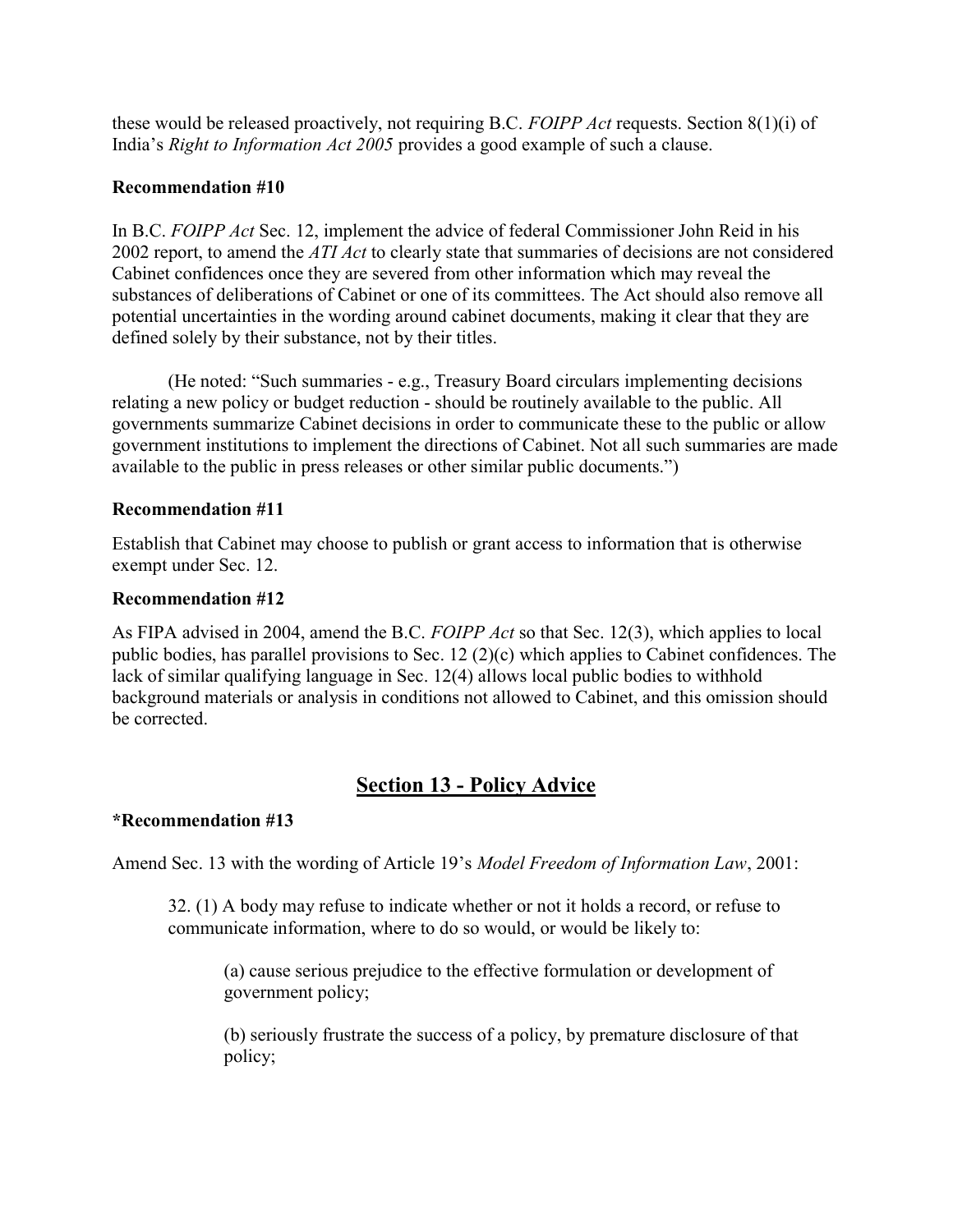(c) significantly undermine the deliberative process in a public body by inhibiting the free and frank provision of advice or exchange of views; or

(d) significantly undermine the effectiveness of a testing or auditing procedure used by a public body.

(2) Sub-section (1) does not apply to facts, analyses of facts, technical data or statistical information.

At a bare minimum, consider the harms test for policy advice records in Sec. 35 of the FOI law of the UK, Canada's parliamentary model, and South Africa (Sec. 44).

# Recommendation #14

That Sec. 13 be amended to add a definition of "advice." It should also be clarified as to the type of sensitive decision-making information it covers and include a listing of those type of documents it specifically does not cover.

As well, clarify that "advice" and "recommendations" are similar terms often used interchangeably that set out suggested actions for acceptance or rejection during a deliberative process, not sweeping separate concepts.

#### Recommendation #15

That Sec. 13 be amended in order to restrict its application to advice and recommendations exchanged among public servants, ministerial staff and Ministers – that is, only information which recommends an actual decision or course of action by a public body, minister or government.

The federal MPs Open and Shut report of 1987 well advised that the ATI Act's policy advice exemption "only apply to policy advice and minutes at the political level of decision-making, not factual information used in the routine decision-making process."

#### Recommendation #16

Clearly mandate the principle of severability to all policy advice records. (This should be stated at the start of the exemptions portion of the Act, for all exemptions, but might need to be reiterated here.) A prescribed format should be developed for Sec. 13 documents that would allow for easy severance of exempt from releasable non-exempt material.

#### \*Recommendation #17

Amend B.C. FOIPP Act Sec. 13 to include a section on the model of Quebec's FOI law Sec. 38, whereby the B.C. government may not withhold policy advice records after the final decision on the subject matter of the records is completed and has been made public by the government.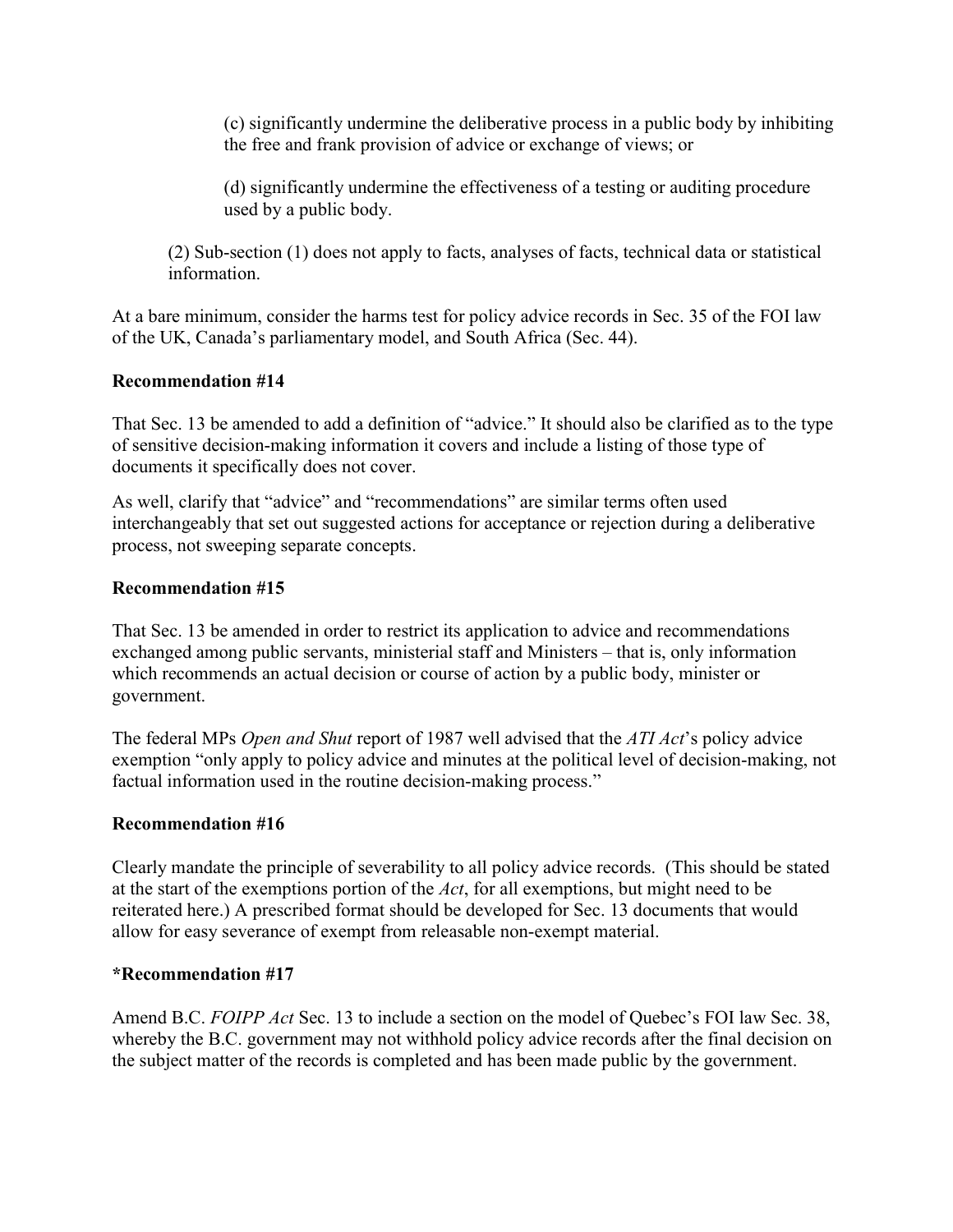If the record concerns a policy advice matter that has been completed but not made public, the B.C. government may only withhold the record for two years.

If the record concerns a policy advice matter that has neither been completed nor made public, the B.C. government may only withhold the record for five years - on the model of Nova Scotia's FOI law, Sec. 14.

(In 2015 the federal Information Commissioner advised "reducing the time limit of the exemption for advice and recommendations to five years or once a decision has been made, whichever comes first.")

Also see Appendix 1, below, regarding the Dutch FOI protection for policy analysts.

# Sec. 14 – Legal Affairs

The B.C. FOIPP Act's Sec. 14 reads in full: "The head of a public body may refuse to disclose to an applicant information that is subject to solicitor client privilege."

# Recommendation 18

Solicitor-client privilege, in terms of advice given to public bodies by officials who also just happen to be lawyers, acting in their policymaking and statute-designing roles, was not intended to be protected to the same degree as solicitor-client privilege in litigation or law enforcement matters. This must be made clear in an amended B.C. FOIPP Act, that the former matters are not "legal advice," and should instead be dealt with instead in Sec. 13, the policy advice exemption.

The specificity in Quebec's FOI law is helpful in interpretations: "31. A public body may refuse to disclose a legal opinion concerning the application of the law to a particular case, or the constitutionality or validity of legislative or regulatory provisions, or a preliminary or final draft of a bill or regulations." This is valid only if this opinion does not constitute policy advice, as per B.C. FOIPP Act Sec. 13.

(Overall, for the B.C. FOIPP Act Sec. 14 legal affairs exemption, the main issue is the wide scope rather than the absence of harm; if the scope is narrow, then harm can largely be presumed, although a time limit and public interest override are also important. This exemption should be mainly restricted to legal or administrative proceedings, and designed to ensure a fair trial.)

#### \*Recommendation #19

Amend Sec. 14 to state that the exemption cannot be applied to records under legal privilege 30 years after they were created, per the model of the UK FOI law's Sec. 43. Better yet, the American FOIA sets a 25 year limit for such records.

(On time limits, federal Information Commissioner John Reid well wrote: "It has been obvious over the past 22 years that the application and interpretation of [the legal affairs ATI Act exemption] by the government (read – Justice Department) is unsatisfactory. Most legal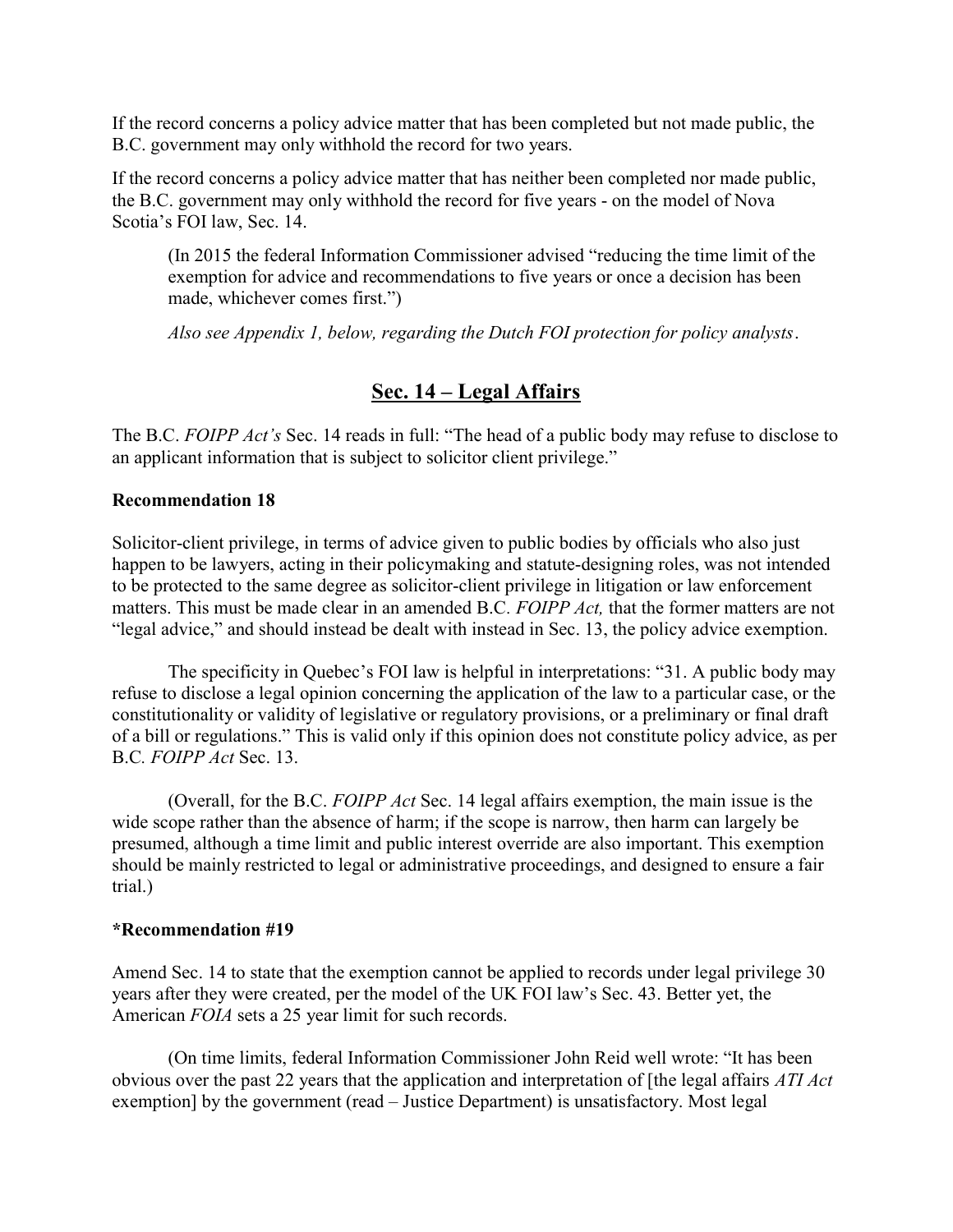opinions, however old and stale, general or uncontroversial, are jealously kept secret. Tax dollars are used to produce these legal opinions and, unless an injury to the interests of the Crown can reasonably be expected to result from disclosure, legal opinions should be disclosed.")

### \*Recommendation #20

Add a harms test to Sec. 14, to state the exemption can only be applied to withhold records prepared or obtained by the agency's legal advisors if their release could reveal or impair procedural strategies in judicial or administrative processes, or any type of information protected by professional confidentiality that a lawyer must keep to serve his/her client. Sec. 14 should be limited to a litigation privilege or matters which would be privileged from production in legal proceedings.

(Politicians sometimes summon a lawyer to merely sit in on a closed door meeting to listen, and then term his or her presence "legal advice." Lawyers also fight to keep secret their taxpayer-funded legal billing figures, claiming solicitor-client privilege on this point, even after all appeals are finished, and the B.C. FOIPP Act should prohibit this.)

# Recommendation #21

In its brief to the Senate on Ottawa's Bill C-58, the Quebec journalists' federation noted a special problem in the ATI Act, which should be blocked in a reformed B.C. FOIPP Act:

"Our members' experience in Quebec is instructive; government bodies have a tendency to add the names of lawyers or notaries to distribution lists on documents, so they are able to refuse to disclose the documents, citing solicitor-client privilege. The Commission d'accès à l'information, which makes review decisions in Quebec, has stated that in order to assert solicitor-client privilege, there had to be a relationship with a client; the mere fact of including the name of a lawyer or notary in a distribution list does not create that relationship. Solicitorclient privilege is not a catch-all concept for camouflaging documents."

# Recommendation #22

Add a clause to the B.C. FOIPP Act Sec. 14 that information is privileged from production in legal proceedings, unless the person entitled to the privilege has waived it.

# Section 16 - intergovernmental relations

# Recommendation #23

Amend Sec. 16 - "Disclosure harmful to or negotiations" - to state that information may be withheld "where there is an implicit or explicit agreement or understanding of confidentiality on the part of both those supplying and receiving the information, and where disclosure would cause serious harm based on reasonable expectations of secrecy."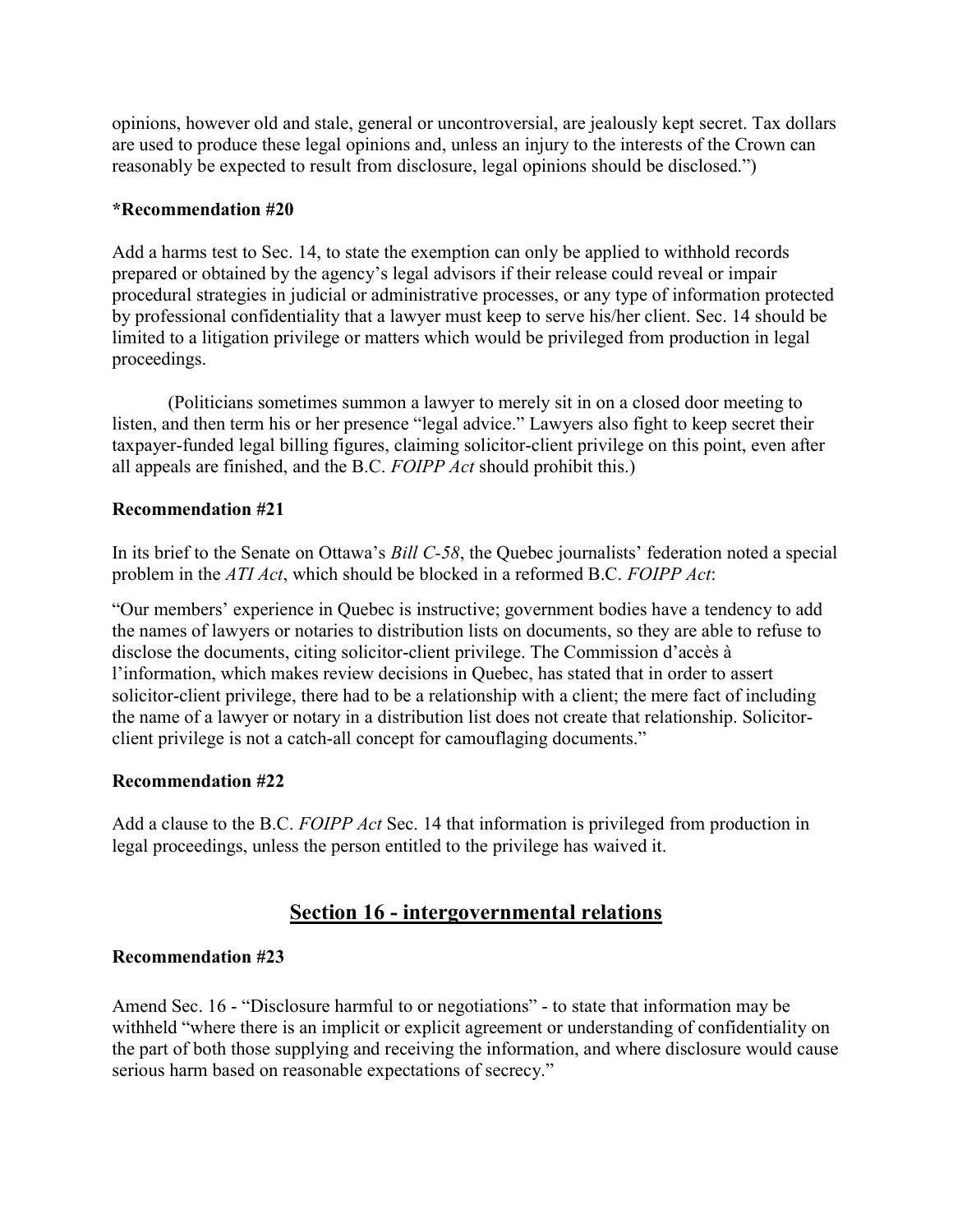Amend Sec. 16 to state that, if the Canadian public body wishes to apply this exemption, it must first consult with the other government to ask if it would object to disclosure of the records, as likely to cause "serious harm based on reasonable expectations of secrecy," not just unilaterally claim that it would do so without inquiring.

# Recommendation #25

Amend the B.C. FOIPP Act to read: "16. (4) The head of a government institution shall disclose any record requested under this Act that contains information described in subsection (1) if the government, organization or institution from which the information was obtained (a) consents to the disclosure; or (b) makes the information public."

# Sec. 25 - The Public Interest Override

# Recommendation #26

Clearly establish in the B.C. FOIPP Act Sec. 25 that there shall be no consideration of temporal urgency in applying a public interest override.

 (The B.C. Information and Privacy Commissioner considered this question in a report of 2015. After the environmental disaster at the Mount Polley mine tailings pond dam, she received complaints that the provincial government had failed to proactively release data on the risks, before the event, per FOIPP Act Sec. 25, public interest override. She advised "that Section" 25(1)(b) be re-interpreted to no longer require an element of temporal urgency for the disclosure of information that is clearly in the public interest.")

# Recommendation #27

B.C. FOIPP Act Sec. 25 (1) commendably mandates the immediate release of records: "(a) about a risk of significant harm to the environment or to the health or safety of the public or a group of people, or (b) the disclosure of which is, for any other reason, clearly in the public interest."

Yet other features in several national FOI laws could be considered for addition to the Sec. 25 override (while emphasizing such a list is not exhaustive):

- a contravention of, or a failure to comply with a law or regulation
- an imminent and serious threat to the prevention of disorder or crime or the protection of the rights or freedoms of others
- (a) a miscarriage of justice; or (b) significant abuse of authority or neglect in the performance of official duty; injustice to an individual; (c) danger to the health or safety of an individual or of the public; or (d) unauthorised use of public funds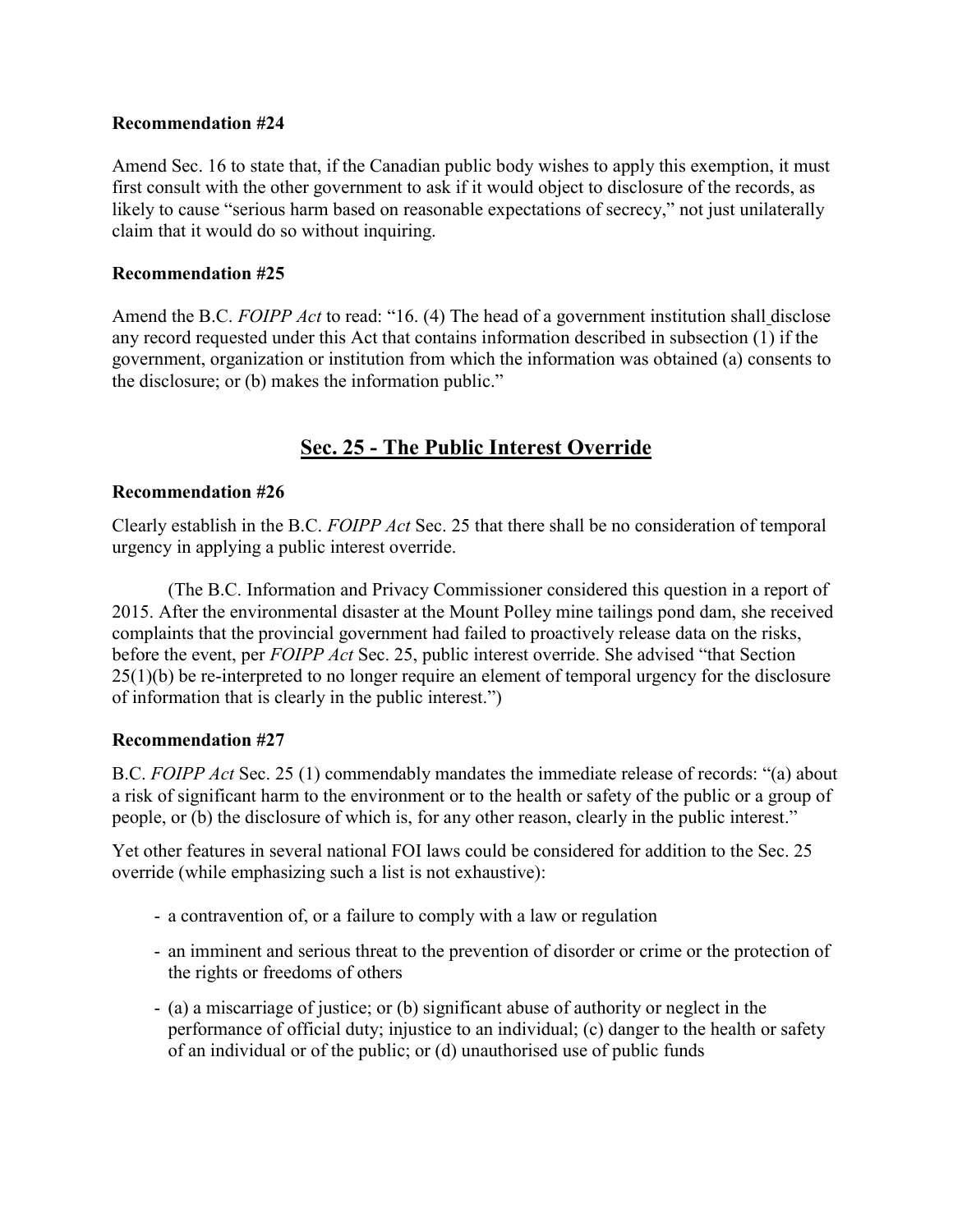- ignoring regulations, unauthorized use of public resources, misuse of power, and other related maladministration issues.
- consumer protection (and this factor should be added to the B.C. FOIPP Act's override in Sec. 21 on third party business secrets)
- it concerns urgent cases threatening public security and health, as well as natural disasters (including officially forecasted ones) and their aftermaths
- it presents the overall economic situation of the nation

Consider adding to the B.C. FOIPP Act these terms in Mexico's FOI law: "14. Information may not be classified when the investigation of grave violations of fundamental rights or crimes against humanity is at stake."

# Recommendation #29

Place in the B.C. FOIPP Act these principles in Article 19's Model Freedom of Information Law, 2001:

Notwithstanding any provision in this Part, a body may not refuse to indicate whether or not it holds a record, or refuse to communicate information, unless the harm to the protected interest outweighs the public interest in disclosure.

Article 19 also asserts that the bar should not be set high to apply the override: "Disclosure should not need to be vital in the public interest; rather, the public interest in disclosure should just outweigh the interest in secrecy."

#### Recommendation #30

The override in the Australian FOI law below is rather limited, yet some provisions below help shore up whatever is there. While it seems regrettable that such (perhaps) self-evident points are necessary to assert, this may stem from political realism and experience. These might be considered for the B.C. FOIPP Act Sec. 25:

Irrelevant factors  $-11A(4)$  The following factors must not be taken into account in deciding whether access to the document would, on balance, be contrary to the public interest:

(a) access to the document could result in embarrassment to the Commonwealth Government, or cause a loss of confidence in the Commonwealth Government;

(b) access to the document could result in any person misinterpreting or misunderstanding the document;

(c) the author of the document was (or is) of high seniority in the agency to which the request for access to the document was made;

(d) access to the document could result in confusion or unnecessary debate.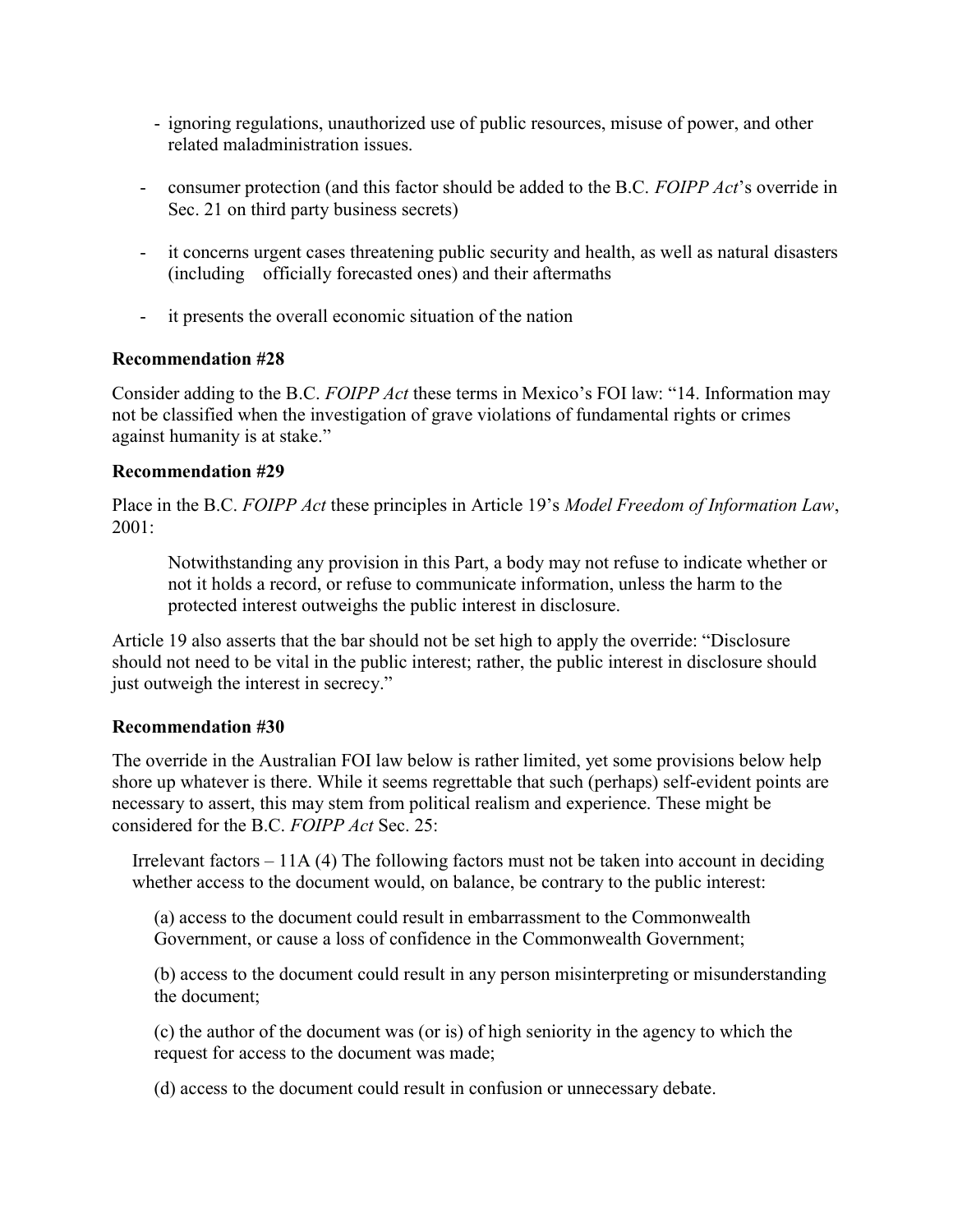Encourage the Commissioner to devote a chapter of his annual report to note serious cases of failure where the government and agencies had an obligation to proactively disclose information in the public interest per B.C. FOIPP Act Sec. 25 (whether or not an FOI request for access was made), but did not. Seek and consider input on further measures to guarantee the Sec. 25 duty of proactive publication.

# Section 3 (7) – the B.C. FOIPP Act and other statutes

B.C. FOIPP Act Sec. 3(7) [formerly Sec. 79] reads: "If a provision of this Act is inconsistent or in conflict with a provision of another Act, this Act prevails unless the other Act expressly provides that it, or a provision of it, applies despite this Act."

# Recommendation #32

Whereas the B.C. FOIPP Act's existing exemptions afford adequate protection for all legitimate secrets, delete the Act's Sec. 3(7), and so render this Act supreme on disclosure questions.

# Recommendation #33

If that is not accepted, there is a secondary option (which FIPA advised in 2005): Extend coverage to categories of records exempted by "notwithstanding clauses" in other statutes.

#### Recommendation #34

If the courses on Sec. 3(7) above are not accepted, then at the very least mandate that an all-party committee study the necessity of each paramountcy clause in other Acts that override the B.C. FOIPP Act, with a view to repealing or amending those clauses.

#### Recommendation #35

If B.C. FOIPP Act Sec. 3(7) is retained, prescribe in the law at a minimum that the B.C. Information and Privacy Commissioner must be consulted when new overrides are to be added, to note where the information would not be protected by a general exemption that already exists in the B.C. FOIPP Act. Consider whether to grant the Commissioner the power to veto such an addition.

#### Recommendation #36

Even if Victoria does not wish to delete B.C. FOIPP Act Sec. 3(7), it can be noted that even Ottawa recognizes such a section's problematic nature, in the Justice Department of Canada's A Comprehensive Framework for Access to Information Reform: A Discussion Paper, 2005. At the barest minimum, this advice therein should be implemented: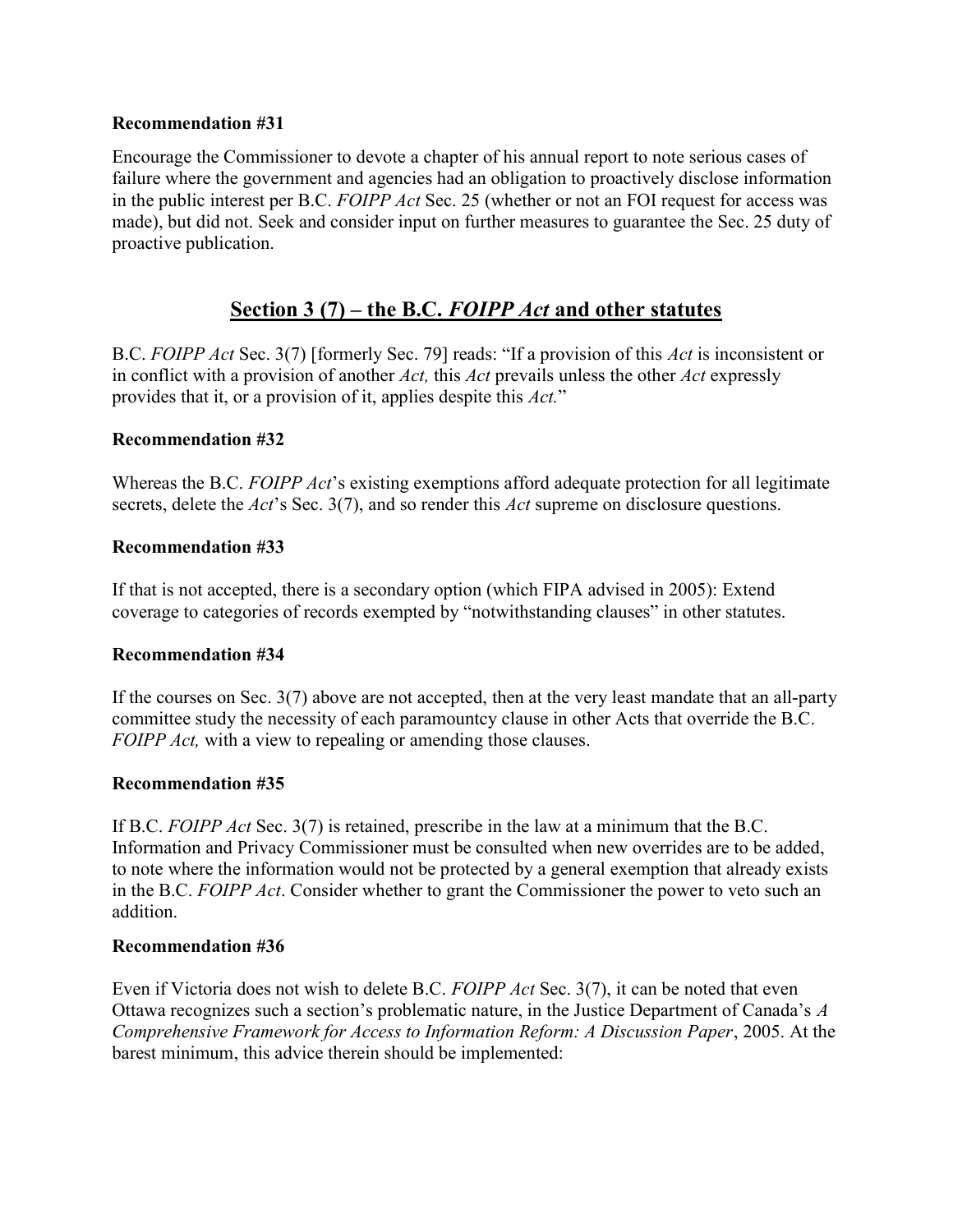"In relation to the second issue, that of future additions to  $[ATI Act$  Sec. 24's schedule], the Government believes that criteria should also be adopted. These could include: whether the Government institution has a demonstrable and justifiable need to provide an iron clad guarantee that the information will not be disclosed. The Government shares the opinion of the Task Force that the standard to be met for Section 24 [the equivalent of B.C. FOIPP Act Sec. 3(7)] protection should be very high. In addition to meeting the criteria, therefore, the government institution seeking to add a confidentiality provision to Schedule II should be required to justify why the information in question cannot be adequately protected by the other exemptions in the Act."

# Recommendation #37

Consider the advisability of Antigua and Barbuda's FOI law, Sec. 6(3): "Nothing in this Act limits or otherwise restricts the disclosure of information pursuant to any other law, policy or practice."

# Recommendation #38

Amend the B.C. FOIPP Act to allow other forms of Sec. 23 notice - public notice or advertisement - whenever substituted notice is likely to be effective, practical and less costly than direct notice.

(So advised in the 1987 MPs Open and Shut report and Commissioner John Reid's 2002 report. The latter explained that in the *ATI Act*, institutions must give direct notice to and consult with third parties before records may be released. This adds very long delays; and often there are so many of these third parties - in one case he noted 126,000 of them – that direct notice is simply impractical, and so departments take the path of least resistance and simply refuse to disclose the records.)

#### \*Recommendation #39

The B.C. FOIPP Act reads: "21 (1) The head of a public body must refuse to disclose to an applicant information [….] (b) "that is supplied, implicitly or explicitly, in confidence." Add the clause: "Information negotiated in confidence is not exempt from disclosure."

(In his landmark order Order 01-20, the B.C. Information and Privacy Commissioner ruled that the UBC-Coca Cola contract should be released, despite Sec. 21, because it contained information not supplied in confidence, but only negotiated in confidence between UBC and the company: "The parties, in effect, jointly created the records." This worthy principle needs to be placed in the Act.)

#### Recommendation #40

Add these terms to the B.C. FOIPP Act, from Justice Gomery's report Restoring Accountability, 2006: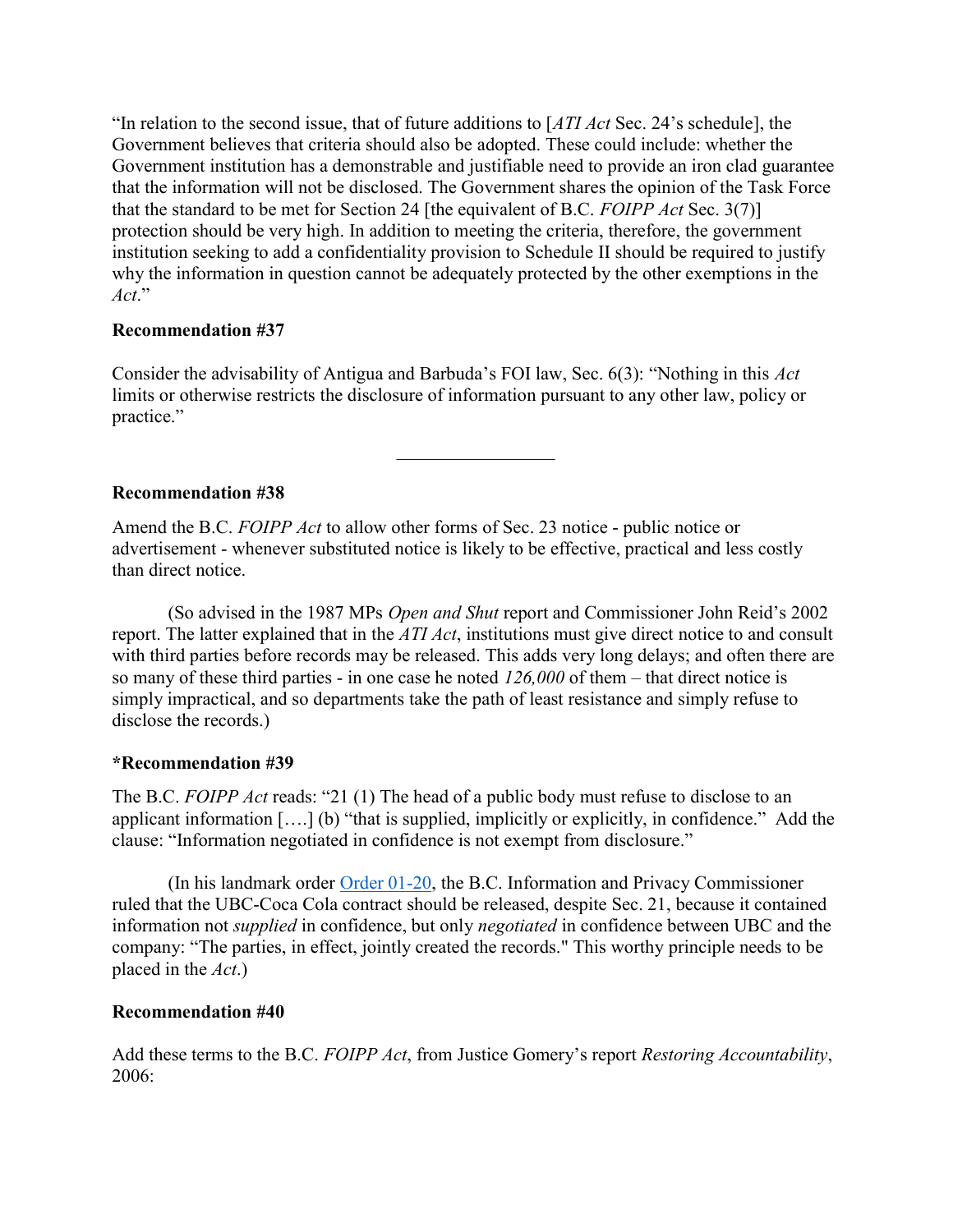Definitions: '"trade secret" means any information, including a formula, pattern, compilation, program, device, product, method, technique or process (a) that is used, or may be used, in business for any commercial advantage; (b) that derives independent economic value, whether actual or potential, from not being generally known to the public or to other persons who can claim economic value from its disclosure or use; (c) that is the subject of reasonable efforts to prevent it from becoming generally known to the public; and (d) the disclosure of which would result in harm or improper benefit to the economic interests of a person or entity'"

# Scope of Coverage

[Background: Sec. 46 (d)(iv) of Bill 22 states the minister may add subsidiaries or other entities to FOI coverage, if he/she "determines that it would be in the public interest." We may note this is, at least, some kind of response from Victoria to persistent public objections on the subsidiary problem, hitherto ignored. But there is, of course, a world of difference in law between "may" and "must." In actual fact, if coverage is ever applied to the \$500 million InBC Investment Corp. - where it is most needed - this move would be surprising but always welcome. This wholly discretionary new section was likely designed to create the illusion of solving the subsidiary problem without actually doing so, and thus push it all off the public's agenda. If that is the case, then the section's net effect is to be worse than useless – and hence the measures below.]

#### Recommendation #41

Extend the coverage of the B.C. FOIPP Act to all offices and branches of the Legislature.

#### \*Recommendation #42

On government subsidiaries, amend the B.C. FOIPP Act to state that all such entities must be automatically covered by the Act:

- $\sim$  any institution that is controlled by a public body, or
- $\sim$  performs a statutory or public function, or
- $\sim$  is vested with public powers; or has a majority of its board members appointed by it, or
- $\sim$  is 50 percent or more publicly funded, or
- $\sim$  is 50 percent or more publicly owned

This includes the InBC Investment Corp., public foundations and all crown corporations and their subsidiaries. For purposes of this Act, a private body includes any body, excluding a public body, that:  $-(a)$  carries on any trade, business or profession, but only in that capacity; or (b) has legal personality.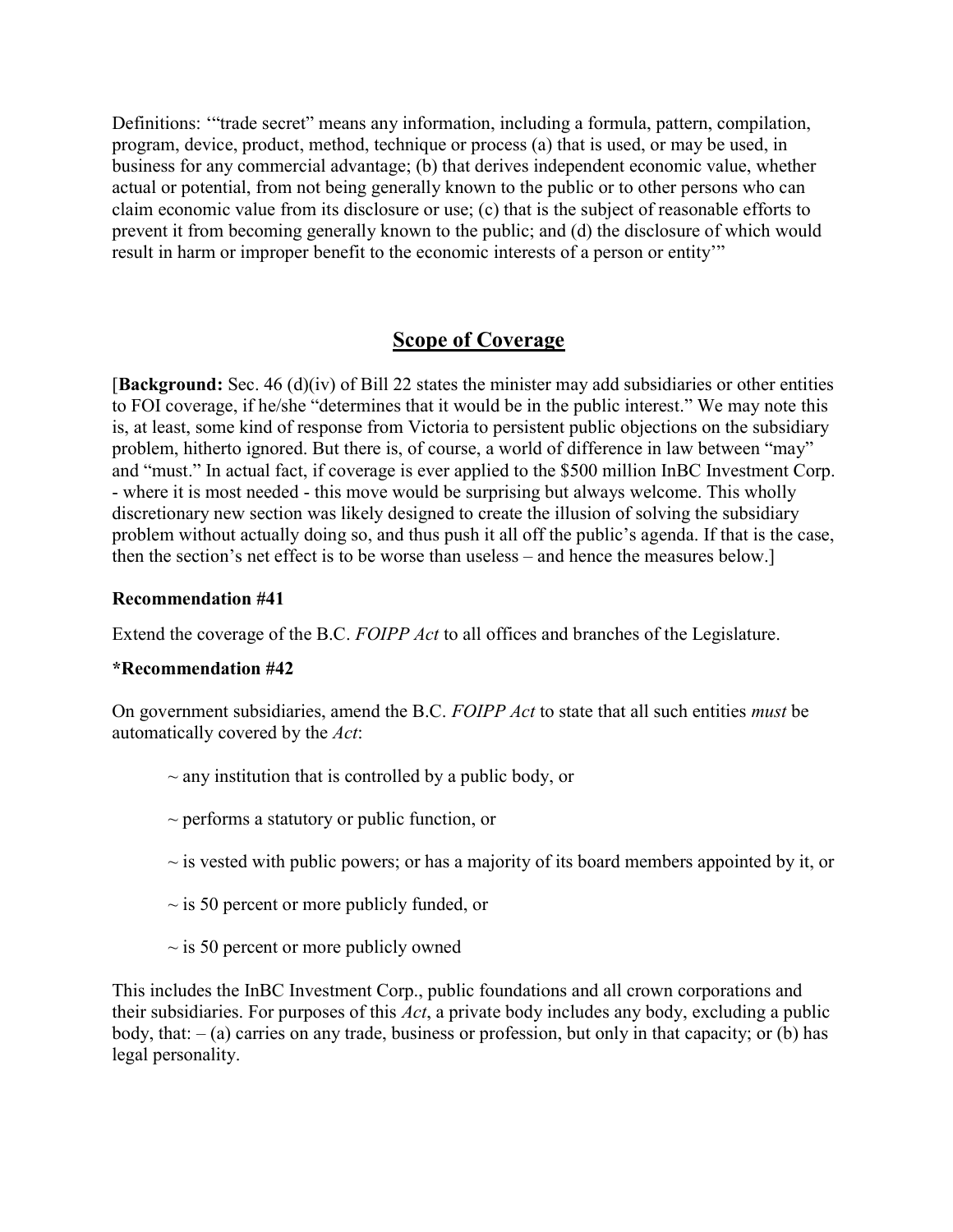There are more details below to flesh out the criteria above, which need to be placed in the B.C. FOIPP Act:

- institutions having the power to establish regulations or standards in an area of B.C. jurisdiction
- institutions responsible for carrying out an important public policy on behalf of the government; or it performs functions or provides services pursuant to federal statute or regulation
- statutory boards, tribunals, agencies and commissions
- nationalized industries
- non-departmental bodies or quangos (a British term for quasi non-governmental organizations)
- consulting firms, research institutes and universities under contract with government, but only to the extent of their public duties; or the B.C. FOIPP Act should deem that all contracts entered into by scheduled institutions contain a clause retaining control over all records generated pursuant to service contracts.
- government institutions, including Special Operating Agencies, and all present and future public foundations
- any entity that provides under contract with a public authority any service whose provision is a function of that authority
- agencies whose capital stock forms part of the domain of the State
- if public institutions are exclusively financed out of a Consolidated Revenue Fund, they should be covered. Agencies that are not financed exclusively in this way, but can raise funds through public borrowing should be included, with the major determinant being their degree of government control
- an entity covered entity should be covered if owned totally or partially or controlled or financed, directly or indirectly, by public funds, but only to the extent of that financing
- An entity should be covered if it carries out a statutory or important public function or a statutory or public service, but only to the extent of that statutory or public function or that statutory or public service.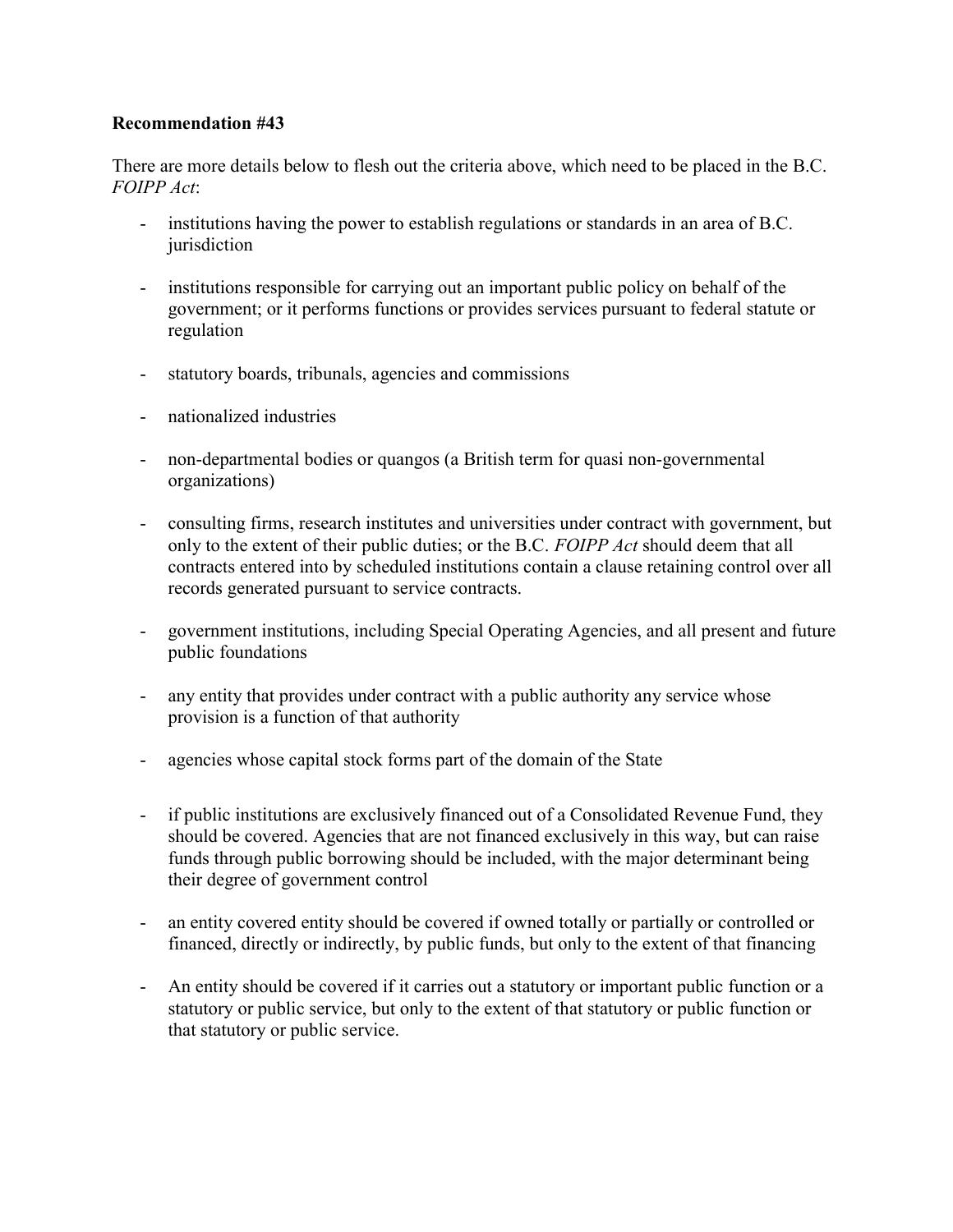Student societies and student governments of post-secondary public educational entities should be covered by the B.C. FOIPP Act. (See Appendix 8 of Tromp's report A Right Under Siege for an in-depth explanation.)

# Recommendation #45

The B.C. FOIPP Act should be amended to cover any entity in which a majority of its governing board members are appointed by government or a minister - or if not so appointed, in the discharge of their duties are public officers or servants of the Crown - it or its parent is directed or managed by one or more persons appointed pursuant to statute.

#### Recommendation #46

Consider the proposal of Article 19, that private bodies themselves should also be included if they hold information whose disclosure is likely to diminish the risk of harm to key public interests, such as the environment and health. Inter-governmental organizations should also be subject to FOI regimes based on the principles enunciated above.

#### Recommendation #47

The B.C. FOIPP Act states in Sec. 3(1): "This Act applies to all records in the custody or under the control of a public body." Clearly and explicitly define these legal terms in the statute., i.e., what exactly is record "custody" and "control."

#### Recommendation #48

Render it unlawful in the B.C. FOIPP Act to store records offsite - or at a site owned by a private company partnering with government – so as to claim these are not in the state's "custody" and cannot be accessed.

Emulate Quebec's FOI law on this issue: "1.1. This Act applies to documents kept by a public body in the exercise of its duties, whether it keeps them itself or through the agency of a third party."

#### Recommendation #49

The B.C. FOIPP Act should set that all contracts entered into by scheduled institutions contain a clause retaining control over all records generated pursuant to service contracts. Implement this proposal from the federal Treasury Board Secretariat, in Access to Information: Making it Work for Canadians. ATIA Review Task Force report, 2002:

3-3. That 'the government's Policy on Alternative Service Delivery be amended to ensure that arrangements for contracting out the delivery of government programs or services provide that: records relevant to the delivery of the program or service that are either transferred to the contractor, or created, obtained or maintained by the contractor, are considered to be under the control of the contracting institution; and the Act applies to all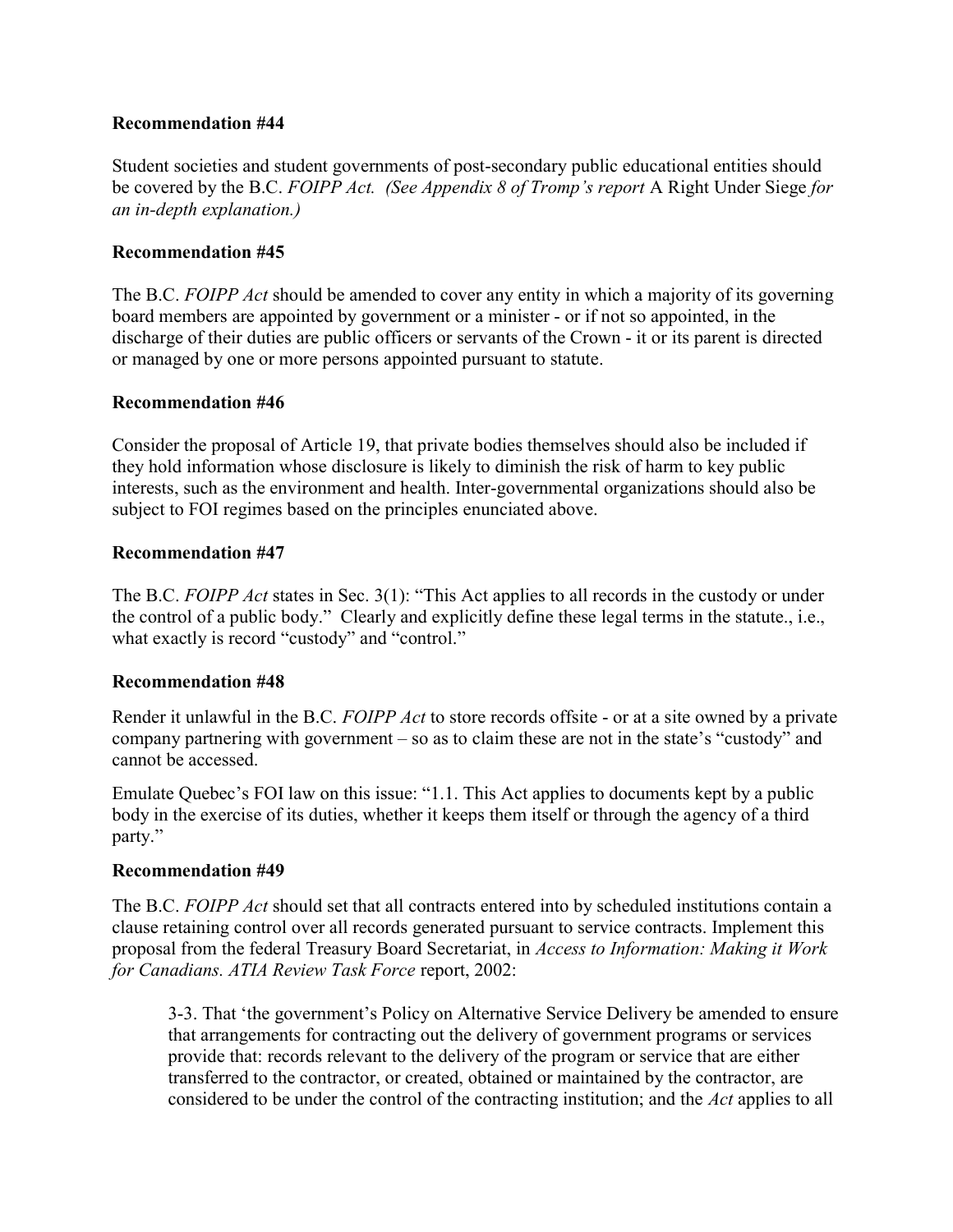records considered to be under the control of the contracting institution, and the contractor must make such records available to the institution upon request.

# Recommendation #50

The question arises on who should have the authority to determine what entities must be covered according to the criteria, and how. The B.C. Information and Privacy Commissioner should have this authority; and amendments to the B.C. FOIPP Act should create the right for any person to make a complaint to the Commissioner if the government fails to add any particular government institution or institutions to FOI coverage, similar to the proposal in the federal Commissioner's Blueprint for Reform, 2001:

The mechanism which is recommended is this: Cabinet should be placed under a mandatory obligation to add qualified institutions to Schedule I of the [ATI] Act. Any person (including legal person) should have the right to complain to the Information Commissioner, with a right of subsequent review to the Federal Court, about the presence or absence of an institution on the Act's Schedule I. As at present, the Commissioner should have authority to recommend addition to or removal from the Schedule and the Federal Court, after a *de novo* review, should have authority to order that an institution be added to or removed from the Schedule.

# \*Recommendation #51

Amend the Act so that government and public agencies must post all P3 partnership and large supply and service contracts on their websites within one week of their finalization - except for small portions where genuine commercial confidentiality or other legitimate interests may be protected, and only per B.C. FOIPP Act exemptions, which may be appealed to the OIPC. At the very least, they should be released routinely (when appropriately redacted) upon request, without an FOI application required.

#### Recommendation #52

Consider adding South Africa's FOI legal provision (which is also set in that nation's Constitution) that allows individuals and government bodies to access records held by private bodies when the record is "necessary for the exercise or protection" of people's rights.

#### Recommendation #53

The B.C. FOIPP Act should be amended to provide that an agency, board or commission may not be removed from compliance with the Act by virtue of changing its name but continuing to perform the same functions.

# Recommendation #54

Amend the B.C. FOIPP Act so that the B.C. government may not enter into a "shared jurisdiction" arrangement or contract, or create a new institution with national, provincial, municipal or other governmental co-partners, unless the records of that arrangement, etc., are available under a freedom-of-information law of at least one of the partners.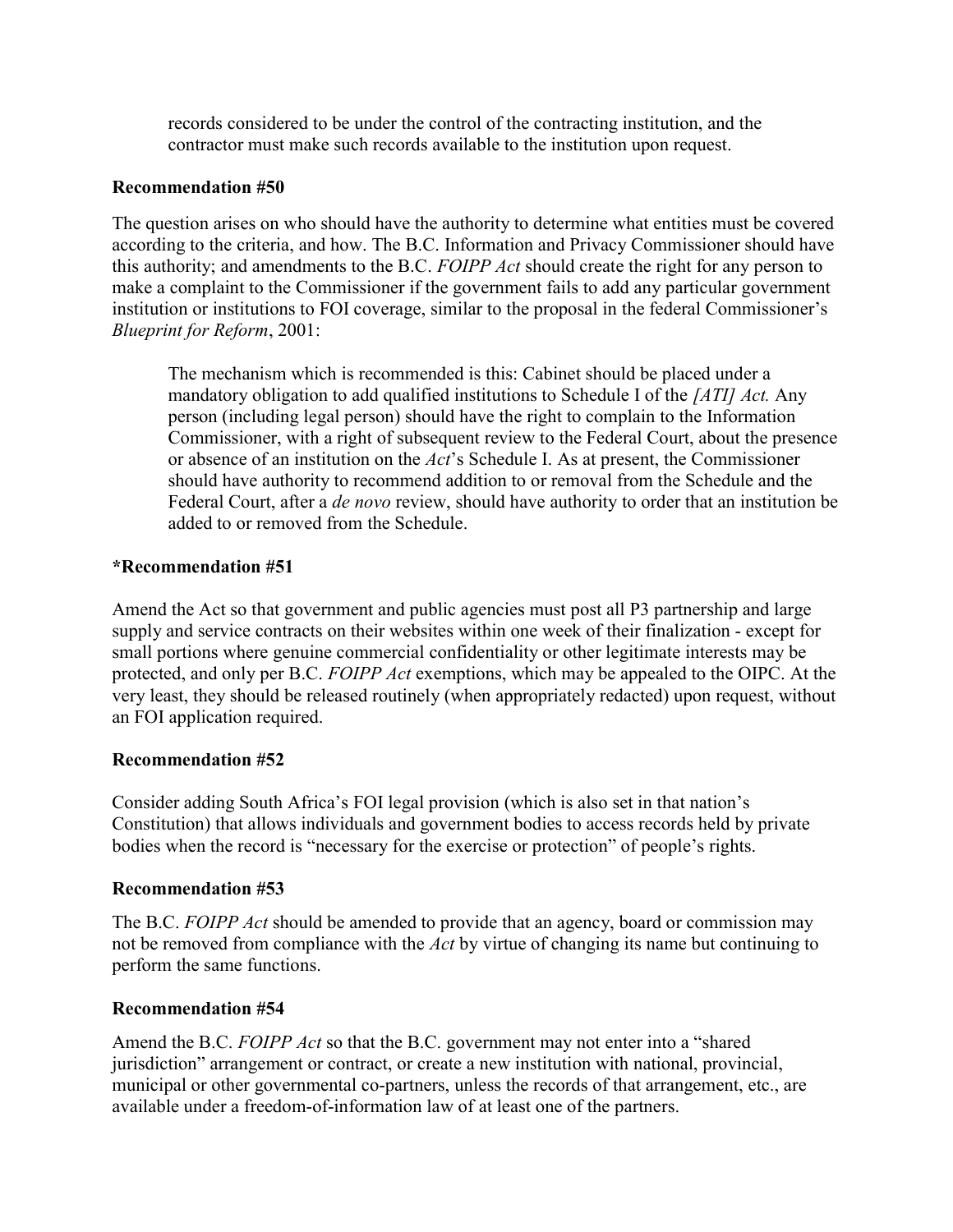(By far the most intransigent problem is that dozens of Canadian entities have a "shared jurisdiction" amongst federal, provincial and other governments; since it is claimed that these bodies do not fit the within scope of any one partner's FOI laws, they fall between the cracks and are covered by none. A good example of such an FOI-exempt entity is the First Nations Health Authority, a B.C.- federal partnership.)

# Recommendation #55

Create a special schedule of which named entities qualify as an "aboriginal government," while criteria for this should be added also.

# Duty to document, and record retention

[Background: The disastrous trend towards "oral government" – whereby government officials do not create or preserve records of their decisions or policy development because they do not wish such records to be ever made public through the FOI process – is growing each year. The Information Management Act passed by NDP in 2019 does not create a true "duty to document" government actions and decisions, despite the government's voluble claims; it mere gives the Chief Information Officer the discretion to bring in "directives and guidelines" on the creation of adequate records.

When in opposition, the NDP's private member's *Bill M-207* of 2016 stated: "Every public body and service provider must create and maintain full and accurate records of government information." (Italics mine.) The party, when running for election in 2017, in response to a questionnaire to FIPA, promised "to create a positive duty to document government actions for greater accountability to the public." Yet this was never done. This inaction counters the advice of the B.C. Information and Privacy Commissioner, past Legislative Special FOIPP Committee reviews, and many others.]

#### \*Recommendation #56

The Government should adopt legislation *mandating* public servants to fully document governmental functions, policies, procedures, decisions, recommendations, essential transactions, advice, and deliberations. Make it an offence to fail to do so or to destroy documentation recording decisions, or the advice and deliberations leading up to decisions. It includes records of any matter that is contracted out by a public office to an independent contractor.

This requirement would ideally be placed in a new comprehensive B.C. Information Management Act (rather than the failed Act passed in 2019 with its discretionary rules, a law which should be repealed as the new statute replaces it). The new B.C. *Information Management* Act should apply to every entity covered by the B.C. FOIPP Act.

Details would be worked out in policy at a ministry, even program, level. Government should consider adopting a risk-based approach, with the nature and significance of decisions, actions and transactions being used to determine which records have to be documented and in what manner. There should be a (non-exhaustive) list of examples of records to be generated. The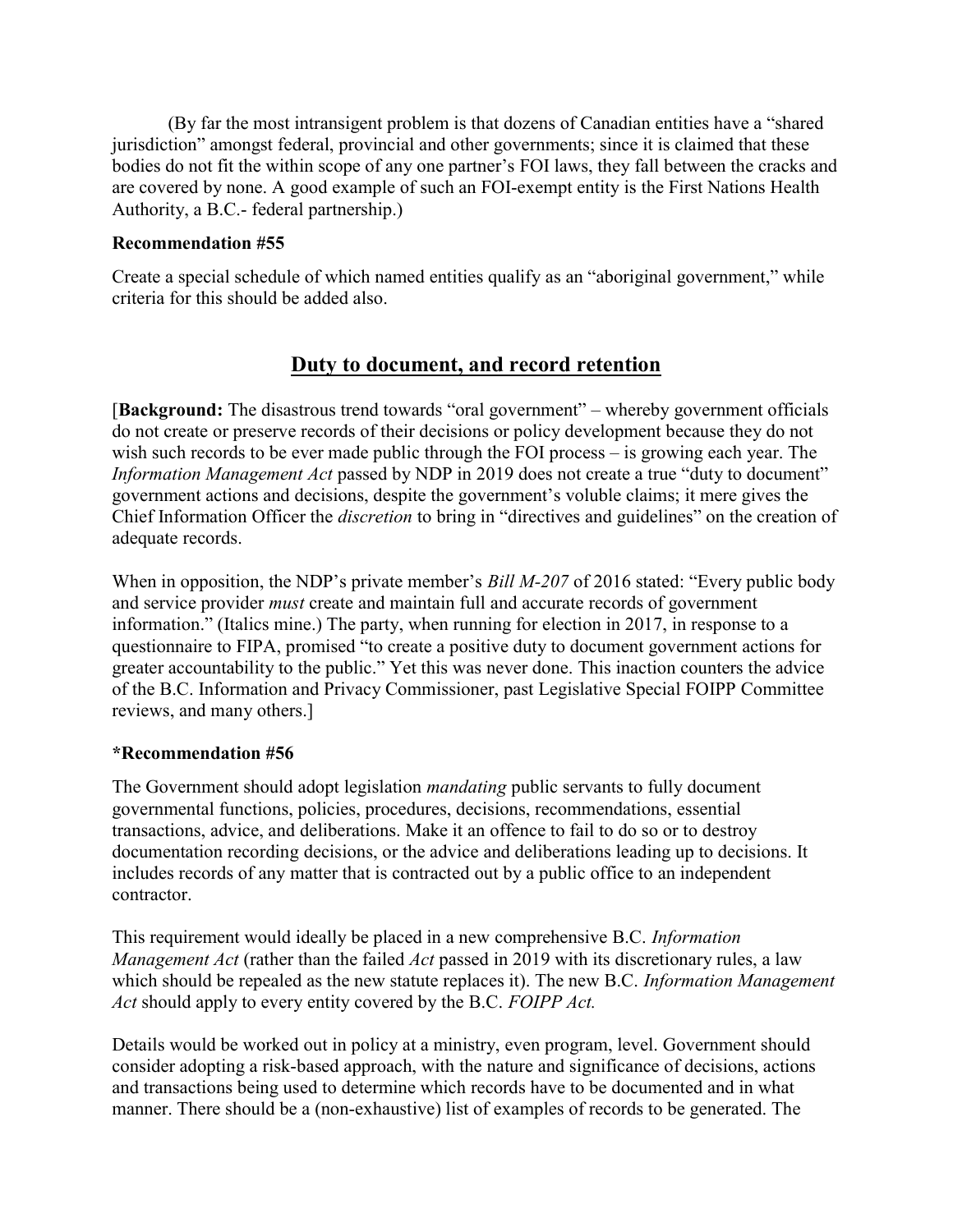Information and Privacy Commissioner must be granted authority over this new Act, with the powers to ensure compliance with it.

# Recommendation #57

The body responsible for archives would develop, in coordination with the Information and Privacy Commissioner, a records management system which will be binding on all public authorities. Such codes should be developed in consultation with public bodies and then laid before the Legislature.

# Recommendation #58

Implement these terms in a new B.C. Information Management Act taken from Article 19's Principles of Freedom of Information Legislation, 1999, endorsed by the United Nations:

Destruction of records - To protect the integrity and availability of records, the law should provide that obstruction of access to, or the willful destruction of, records is a criminal offence. The law should also establish minimum standards regarding the maintenance and preservation of records by public bodies. Such bodies should be required to allocate sufficient resources and attention to ensuring that public recordkeeping is adequate. In addition, to prevent any attempt to doctor or otherwise alter records, the obligation to disclose should apply to records themselves and not just the information they contain.

# Recommendation #59

In Canada and most nations, records are primarily catalogued for the government's convenience, not for the public's scrutiny. The only provincial FOI law that prescribes record management to assist applicants is that of Quebec, in Sec. 16, and this should be considered for a reformed B.C. FOIPP Act:

16. A public body must classify its documents in such a manner as to allow their retrieval. It must set up and keep up to date a list setting forth the order of classification of the documents. The list must be sufficiently precise to facilitate the exercise of the right of access.

 (This factor is present in the FOI laws of many nations also, such as with India's law: "4. Every public authority shall  $-$  (a) maintain all its records duly catalogued and indexed in a manner and the form which facilitates the right to information under this Act." The African Union's Model Access Law of 2013 prescribes that officials must "arrange all information in its possession systematically and in a manner that facilitates prompt and easy identification" and "keep all information in its possession in good condition and in a manner that preserves the safety and integrity of its contents.")

# \*Recommendation #60

 $\bullet$  Include a provision in the B.C. FOIPP Act that all emails and communications sent from the personal email addresses and from the work email addresses of employees, directors,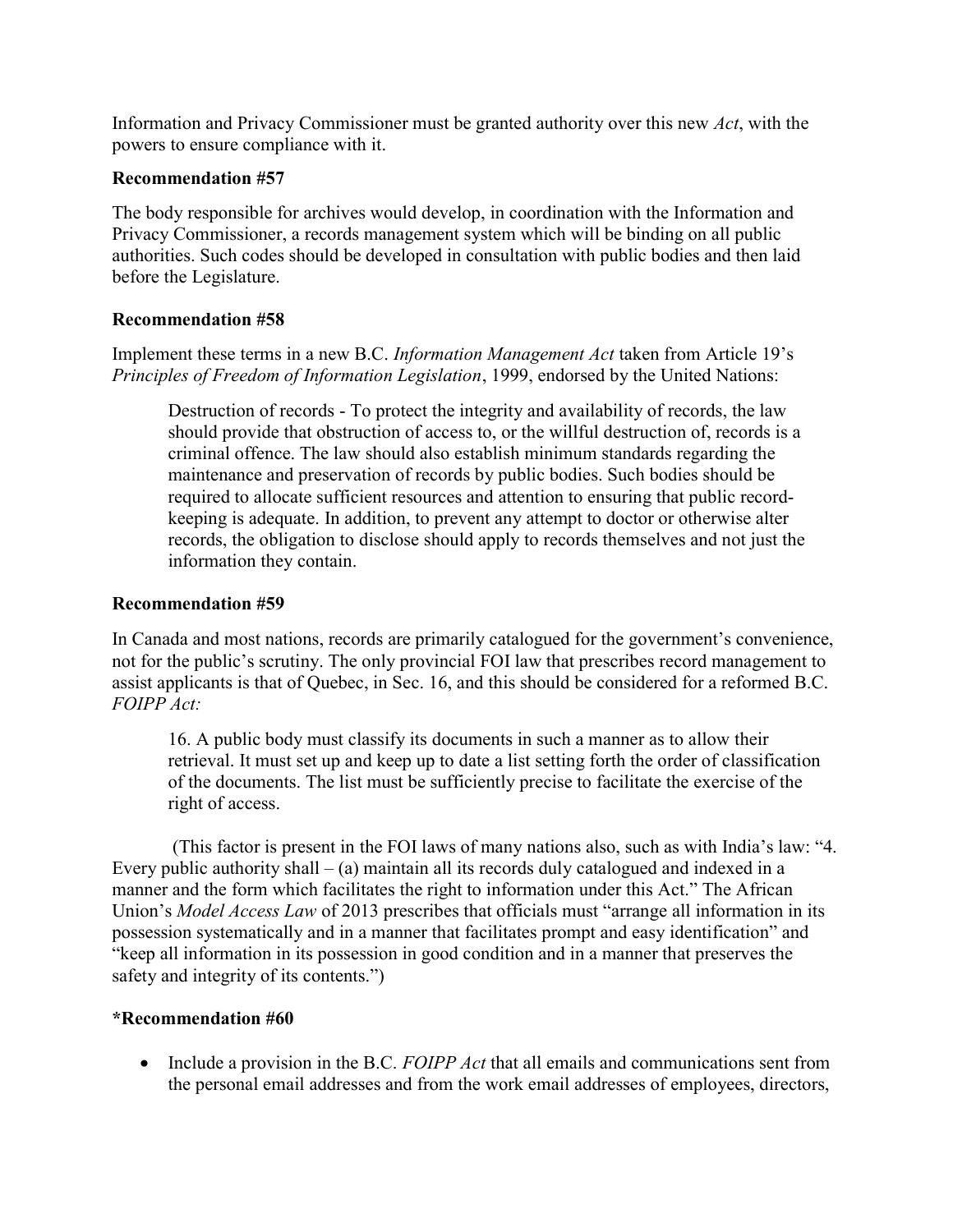officers, and contractors, and which relate directly or indirectly to workplace matters, are subject to the access law.

- Ban public officials using private email accounts, personal cell phones and tablets for carrying out government business. The B.C. FOIPP Act should be amended to include electronically stored information (e.g. voice-mail, E-mail, computer conferencing etc.) explicitly in the definition of recorded information, and to give requesters the right to request a record in a particular format if it exists in various formats.
- Legislation should advise access officials to keep up-to-date on the latest information and communication technologies, so as to watch for and thwart any back-channel evasions of FOI obligations.

(The federal Commissioner released a policy statement which expressly includes any form of instant messaging under the definition of records. This applies to phone-based messaging services like SMS and BBM, online messaging services like Facebook, as well as dedicated messaging apps like WhatsApp. Yet in this digital age, FOI law and policy always struggle to keep up with lightning-paced technological changes.)

# Recommendation #61

A common tool of FOI avoidance is for Canadian officials and politicians to use post-it sticky notes to avoid a paper trail - an intolerable breach of the public interest.

Amend the B.C. FOIPP Act to add this wording of British Columbia's FOI regulations, which state that any marginal note made upon a document transforms that record into "a new record," and a separate copy is made of it for FOI applicants: "Marginal notes and comments or 'post-it' notes attached to records are part of the record, not separate transitory records. If the record is requested, such attached notes are reviewed for release together with the rest of the record."

# Recommendation #62

In some jurisdictions, records may not be destroyed after an FOI request for them has been received, even if they had already been scheduled for destruction. For instance, in Washington state's FOI law, "If a requested record is scheduled shortly for destruction, and the agency receives a public records request for it, the record cannot be destroyed until the request is resolved. Once a request has been closed, the agency can destroy the requested records in accordance with its retention schedule." This measure is advisable for the B.C. FOIPP Act.

# Recommendation #63

The FOI statute of Ecuador commendably goes one step better, wherein "information cannot be classified following a request." This measure is advisable for the B.C. FOIPP Act.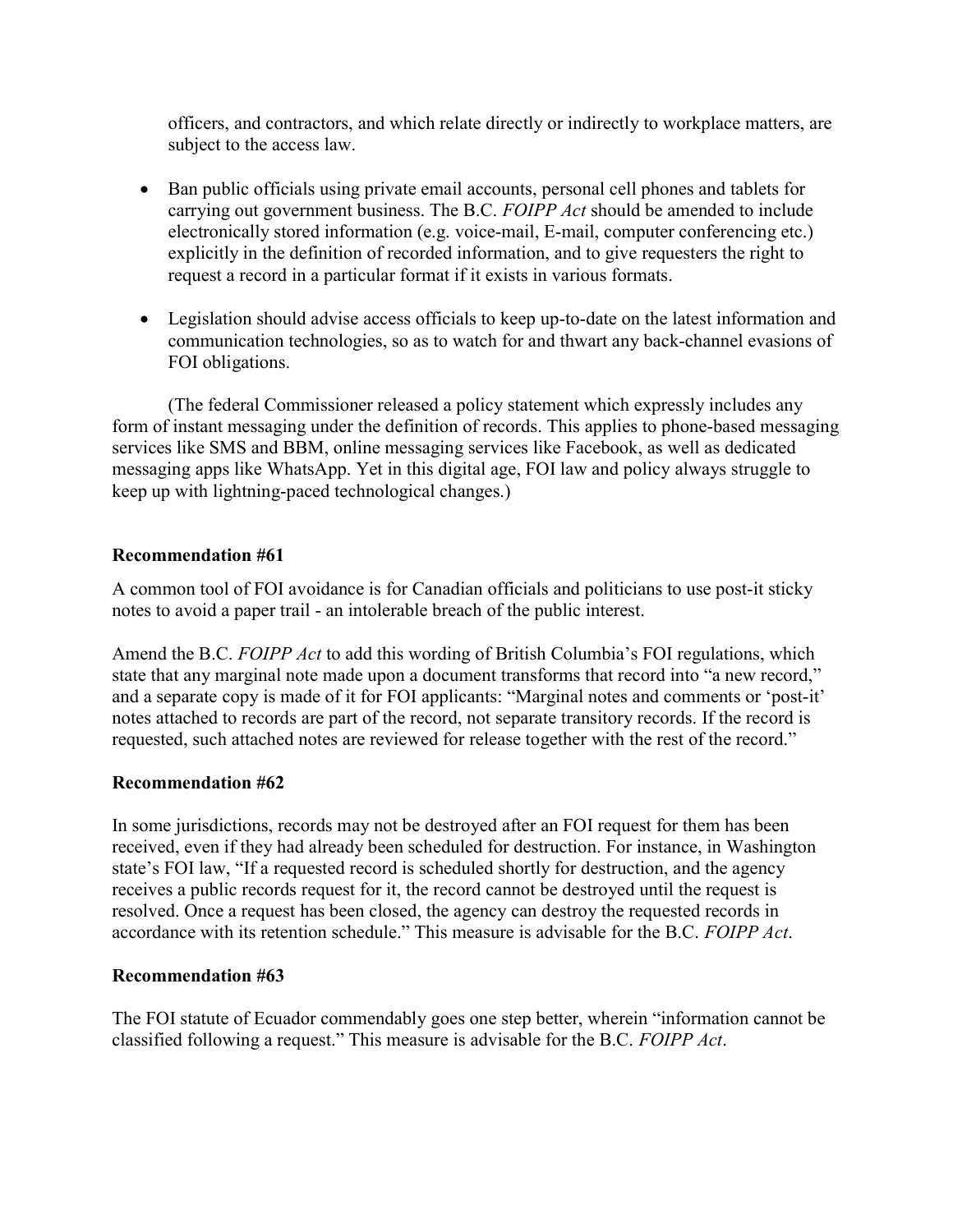Federal information commissioner John Grace issued a sharp rebuke to the oral government concept, noting its origins: "The misguided effort to avoid scrutiny by not making records is driven by ignorance of the law's broad exemptive provisions."

This last point is crucial, and the solution to such ignorance is to begin an education program for all officials and public servants about how the B.C. FOIPP Act exemptions work, exactly what information can be legally withheld, and why the FOI law need not be so feared.

# The Information and Privacy Commissioner's Powers

# Recommendation #65

Under the federal Access to Information Act Sec. 31, applicants have within 60 days of receiving an unsatisfactory response from the public body, to appeal to the Information Commissioner about delays, exemptions, or any other issue. This 60 day limit should also set in the B.C. FOIPP Act, instead of its current 30 days. (The ATI Act's limit was shortened in 2006 from a right to appeal within one year. Six months to appeal would be a fair compromise between the two, and this limit might be set in the B.C. FOIPP Act.)

The deadline to file an appeal of a FOIPP ruling to Judicial Review should also be doubled to 60 days (as the JR process can be complex and onerous to a layperson).

# Recommendation #66

Amend the B.C. FOIPP Act so that upon the conclusion of an investigation, the Commissioner's office will have the power to recommend to the Attorney General's office that it lay charges and fine public bodies for obstructive behaviour where warranted and/or to impose costs on public bodies in relation to the appeal. (These amounts will be determined in further amendments or regulations.)

# Recommendation #67

Amend the B.C. FOIPP Act to grant the Information and Privacy Commissioner the power to require public bodies to submit statistical and other information related to their processing of requests, in a form and manner that the Commissioner considers appropriate.

 (The federal Commissioner well noted in 2021: "In Scotland, statistics are gathered every three months through a computer system rather than compiled once a year in an annual report; this allows them to promptly assess trends and institutions' performance. This method of data collection also makes it possible to take action quickly and as needed, something that is not possible in our current access regime." This is advisable for B.C.)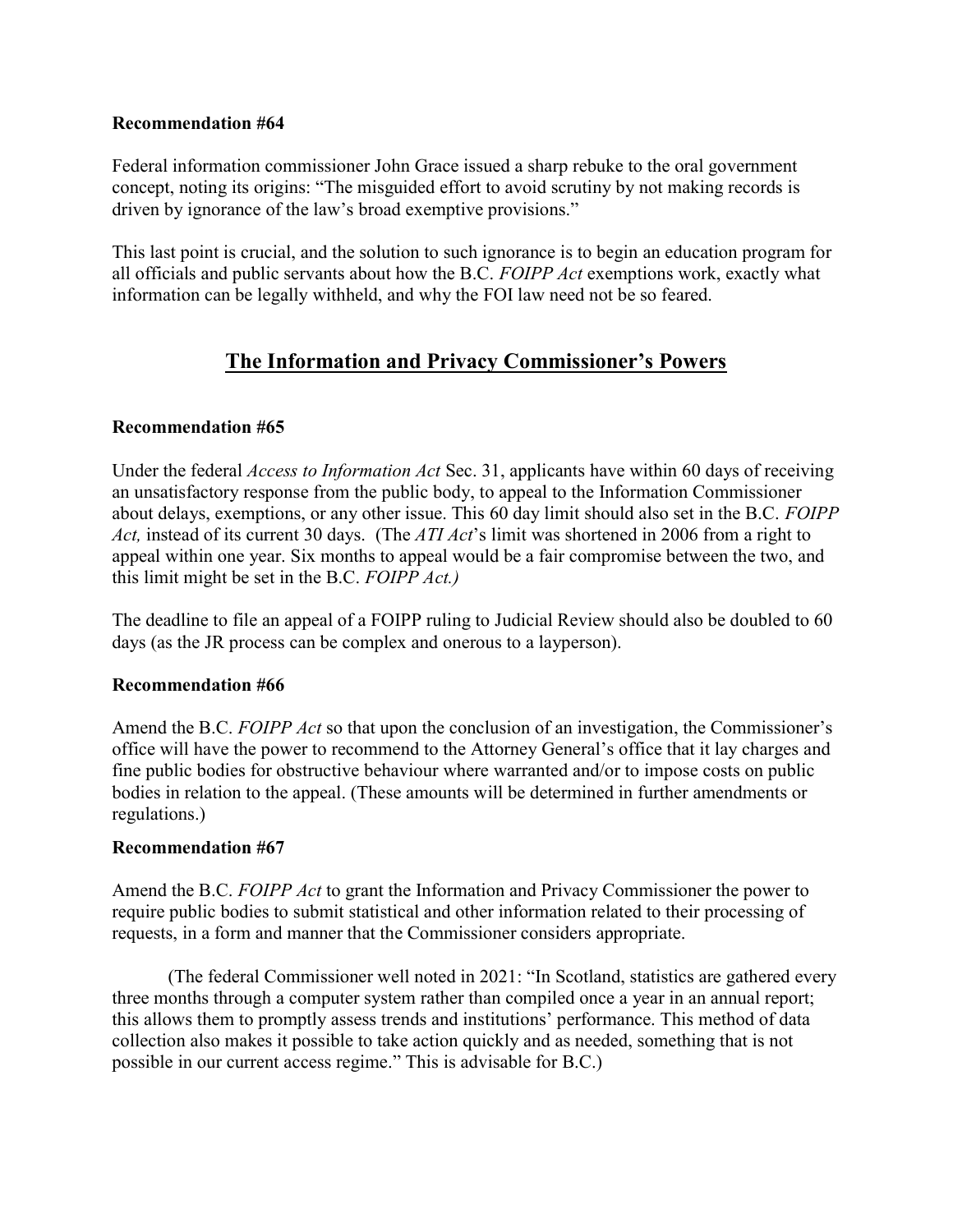The B.C. Information and Privacy Commissioner should be given powers in the B.C. FOIPP Act to require systemic changes in government departments to improve compliance (as in the United Kingdom).

# Response times

[Background: The most common initial FOI response time in other nations' FOI laws is two weeks – half the 30 day period allowed for the initial response in the B.C. FOIPP Act. Of 128 nations, 92 set an initial response time ranging from three to 21 days. For the extension limit, 58 nations set from three to 21 days, whereas 29 countries set 30 days. Some FOI laws also have penalties for delays, which the B.C. FOIPP Act needs.]

#### \*Recommendation #69

For the B.C. FOIPP Act, set a 20 day initial response limit for records – the standard in the FOI laws of Quebec, New Zealand, the United Kingdom and the United States. Also replicate the 10 day FOI extension limit in Quebec's statute.

#### Recommendation #70

Restore the term calendar days – as it was initially in the B.C. FOIPP  $Act$  – in place of "working" days," in regards to response and appeal times.

#### \*Recommendation #71

The B.C. FOIPP Act should be amended to prohibit the use of any discretionary exemption if the department is in a deemed refusal situation due to delays. In this situation, it would be required to gain the approval of the Commissioner before withholding isnformation under mandatory exemptions (the standard in Mexico).

(At a minimum, Commissioner John Reid's 2002 report well advised that the *ATI Act* be amended to preclude reliance upon the policy advice and legal privilege exemptions [i.e., the B.C. FOIPP Act's Sec. 13 and 14] in late responses. "It would have every bit as much force, without risking highly damaging disclosure, if it were restricted to loss of the ability to invoke [these two] sections in late responses. These two sections are discretionary and protect the internal, advice-giving process. A sanction so limited would pinch where the pinch is needed.")

#### Recommendation #72

Amend the B.C. FOIPP Act to mandate that when a department's response falls into deemed refusal (i.e., failure to meet lawful deadlines), it loses the right to collect fees, including any search, preparation, and copying charges.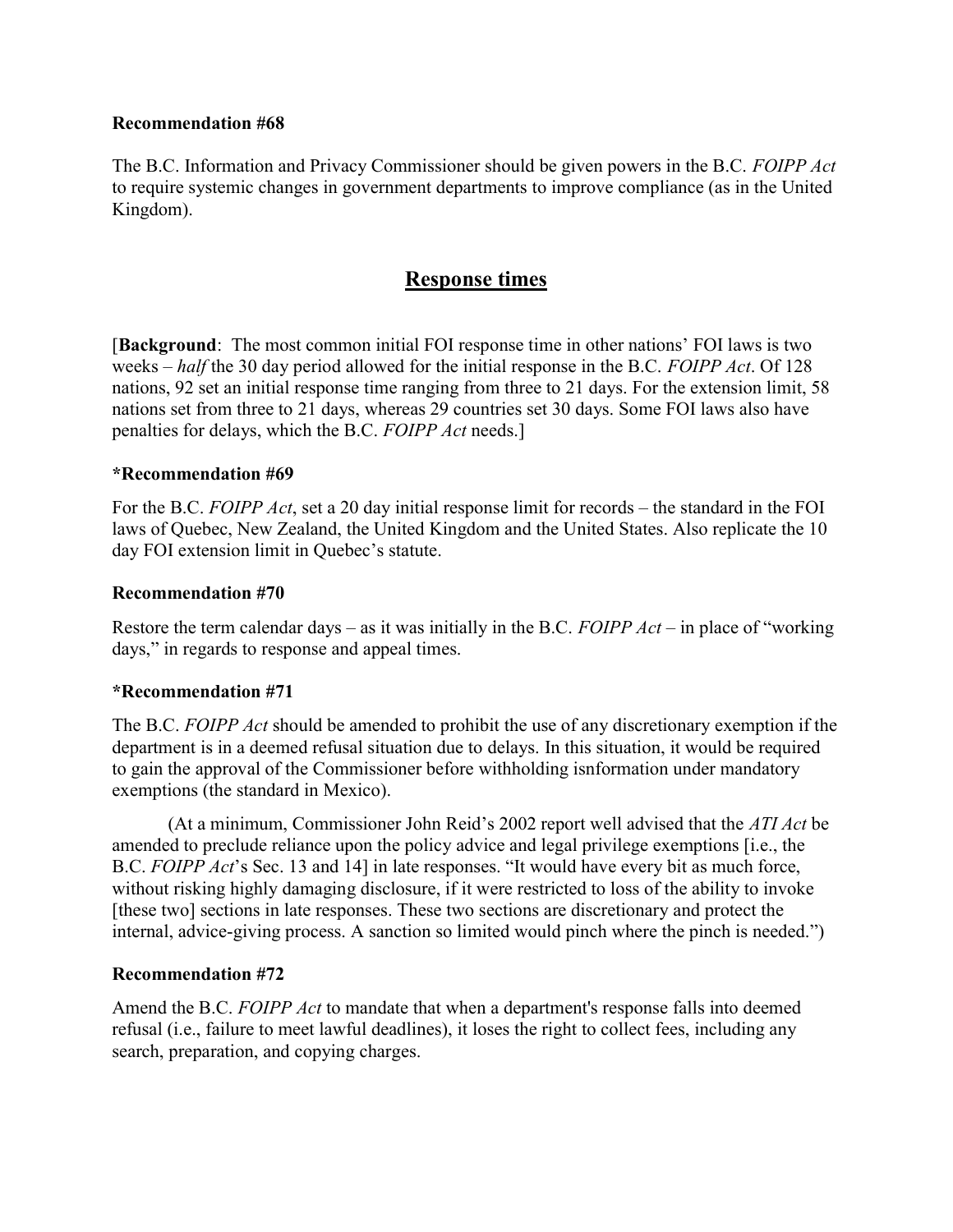Under no circumstances may a third party notification excuse the public authority from complying with the time periods established in the B.C. FOIPP Act.

### Recommendation #74

For the B.C. FOIPP Act, implement this recommendation from Observations and Recommendations by federal Commissioner Carolyn Maynard, 2021: "The [ATI] Act should provide a clearer process for institutions that decide to have a consultation and set out a maximum length of time for consultations required in order to respond to access requests."

 (This is necessary because, as Commissioner Maynard noted, as long as a consultation is under way, institutions generally will not respond to an access request, even though there is nothing to stop them from doing so under the Act. The OIC's investigations show that institutions rarely decide to disclose information without having a consultation when the information concerns other institutions. As a result, requesters are frequently denied timely access to requested records, in whole or in part.)

# Recommendation #75

Amend the B.C. FOIPP Act so that where a request for information relates to information which reasonably appears to be necessary to safeguard the life or liberty of a person, or for public health emergencies, a response must be provided within 48 hours. (This term appears in many nations' FOI laws, and in Afghanistan and Nepal such information must be provided within 24 hours.)

#### Recommendation #76

Whereas the worst delay bottleneck is often at the "sign off authority" levels and processes, these must be streamlined and simplified. Hence amend of the B.C. FOIPP Act to vest such authority at the lowest reasonable level, normally with the information officer if there is one.

On the extension of time limits, restrict the delegation of granting time extensions to a senior official, perhaps at Assistant Deputy Minister level, with the hopes of increasing the accountability for institutions' FOI performance.

# Recommendation #77

Amend the B.C. FOIPP Act to state that information releases may never be delayed due to public relations concerns or consultations, such as pre-release "issues management" or "spin control" plans.

(Public relations staff need not be prohibited from being informed about B.C. FOIPP Act requests - in reality this could likely not be stopped anyways - but only if this process does not cause delays, or breach the applicant's privacy.)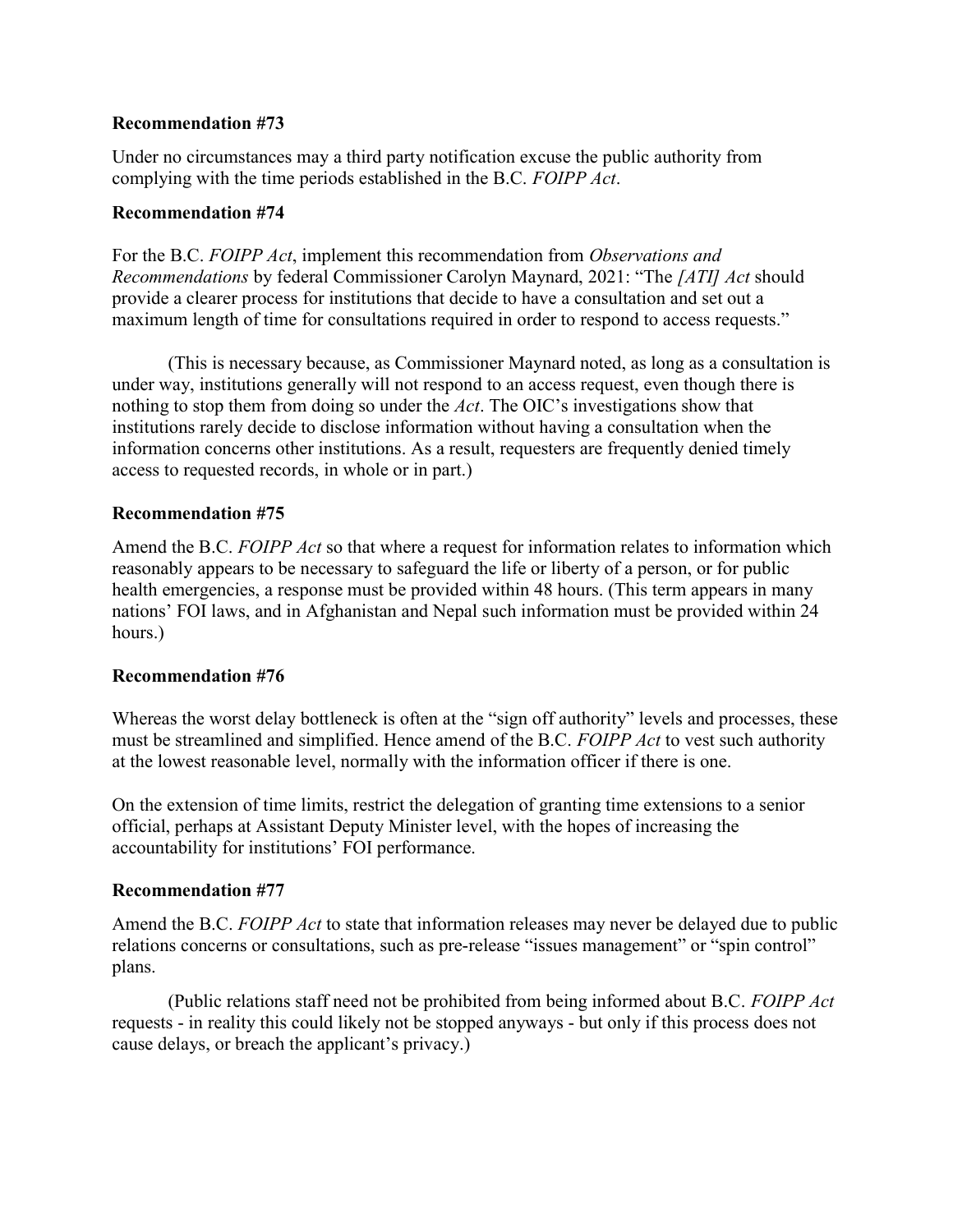Amend the B.C. FOIPP Act to state that records will be granted to applicants in staged releases if they request it. That is, if any portion of the information requested can be considered by the information officer within the time period specified, it must be reviewed and a response provided to the requester.

(The federal Treasury Board Secretariat in its ATIA Review Task Force report of 2002 advised that "Access to Information Coordinators be encouraged to offer to release information to requesters as soon as it is processed, without waiting for the deadline, or for all of the records to be processed." This right should be set in law, beyond encouragement.)

# Recommendation #79

Repeal B.C. FOIPP Act Sec. 20, which allows the head of a government institution to refuse to disclose records to a requestor if the head predicts the material will be published by government within 60 days after the request is made.

(Sec. 20 can be misused as a game to buy extra time. An institution may delay a request for records on the basis of this section and, when just before that 60 day period expires, simple change its mind about publication and newly apply exemptions to the record. In 2015 the federal Information Commissioner advised the equivalent section of the ATI Act [its Sec. 26] be repealed.)

# Recommendation #80

Yet if government does not which to repeal Sec. 20, there is a secondary option: Amend it to change the period from 60 days to 30 days after the request is received, and stipulate that if the record is not published within those 30 days, it must be released forthwith in its entirely with no portions being exempted.

# Recommendation #81

Implement these measures advised by Information Commissioner Suzanne Legault (in Striking the Right Balance for Transparency: Recommendations to Modernize the Access to Information Act, 2015):

3.5 - The Information Commissioner recommends that, in cases where a consulted party fails to respond to a consultation request, the consulting institution must respond to the request within the time limits in the Act.

3.6 - The Information Commissioner recommends that a third party is deemed to consent to disclosing its information when it fails to respond within appropriate timelines to a notice that an institution intends to disclose its information.

# Recommendation #82

For the B.C. FOIPP Act, consider the limits set in Newfoundland's revised FOI law: "23. (1) The head of a public body may, not later than 15 business days after receiving a request, apply to the commissioner to extend the time for responding to the request." The time to make an application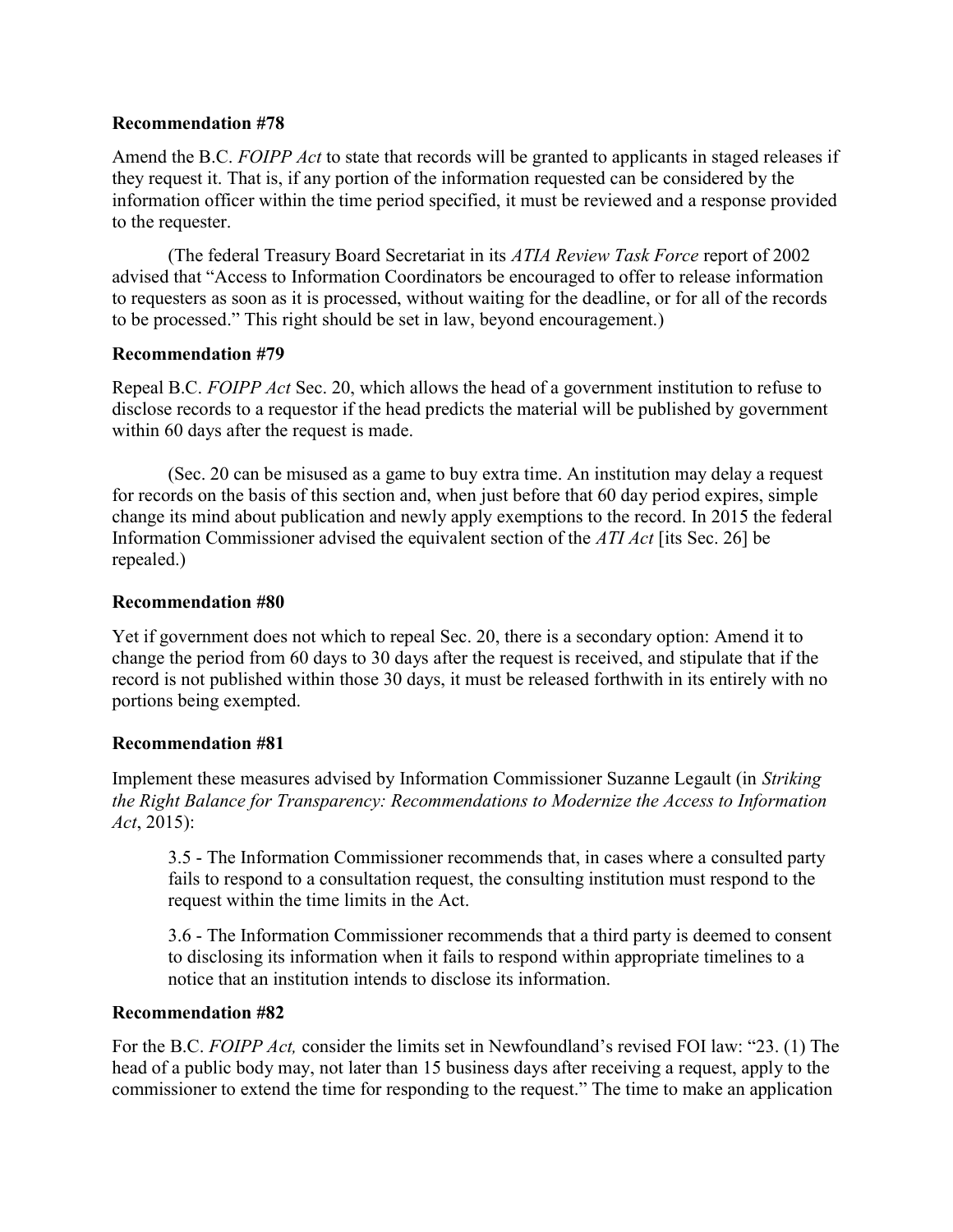and receive a decision from the commissioner does not suspend the period of time referred to here.

("That is a reasonable compromise between the need for some flexibility and the problem of abuse of extensions by public bodies," said the CLD's Toby Mendel on Newfoundland's law, "although I prefer the absolute limits found in many laws, i.e., 30 days plus another 30 and that's it.")

# Recommendation #83

Amend the B.C. FOIPP Act to change the current 20 day request transfer limit to 5 days (as per the revised Newfoundland FOI law), or a maximum 10 days (as it was in the original B.C. FOIPP Act). The head of the other institution must then reply within the remaining days up to the overall maximum of 30 days.

# Recommendation #84

Amend the B.C. FOIPP Act to allow for rolling or continuing requests.

(Two provinces admit rolling requests. In Alberta's law: "9(1) The applicant may indicate in a request that the request, if granted, continues to have effect for a specified period of up to 2 years." The same right exists in Ontario's FOI law, Section 24(3).)

# \*Recommendation #85

In November 2006 the B.C. information and privacy commissioner created a fine new "expedited inquiry" and "consent order" process to curtail delays, which works effectively today, and some equivalent of this should be prescribed in the B.C. FOIPP Act.

# Recommendation #86

The B.C. FOIPP Act should be amended to require institutions to publicly report each year the percentage of access requests received which were in "deemed refusal" at the time of the response and to provide an explanation of the reasons for any substandard performance.

#### Recommendation #87

Persistent and excessive failures to respond to B.C. FOIPP Act requests within the time limits would be reflected in the reduced remuneration and bonuses of the head of the public body responsible for B.C. FOIPP Act compliance (such as deputy ministers).

# Proactive Publication and Routine Release

# Recommendation #88

The United Kingdom's FOI law, Section 19, imposes a duty on every public authority to adopt and maintain a "publication scheme," which must be kept current and approved by the Information Commissioner, and this rule should be established in British Columbia as well.

In its report on *Bill C-58*, the Senate recommended an amendment to *ATI Act* Sec. 91(1.1): "The [federal] Information Commissioner shall review annually the operation of Part 2, proactive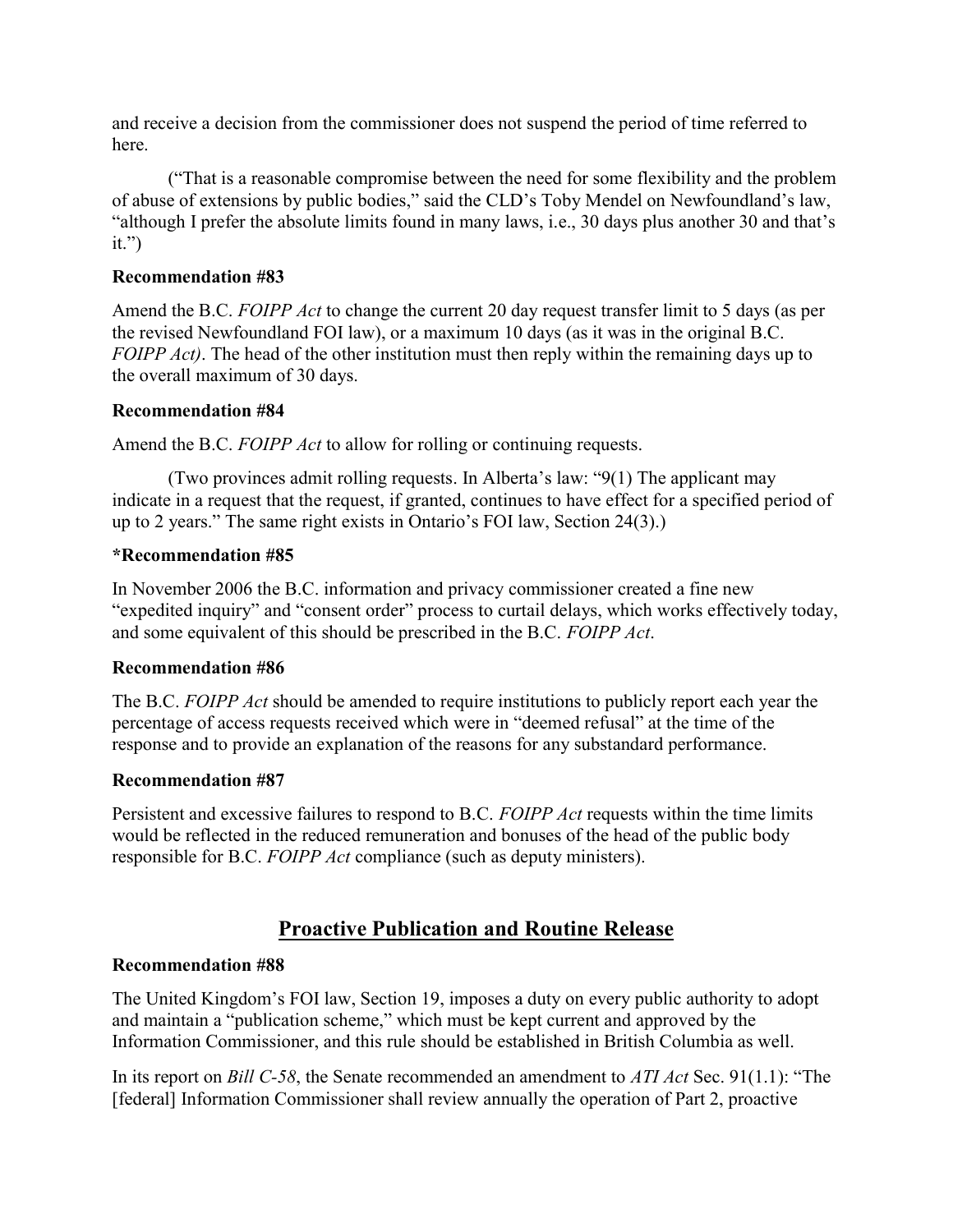disclosure, and include comments and recommendations in relation to that review in her annual reports." This feature is advisable for the B.C. FOIPP Act as well.

# Recommendation #89

In the B.C. FOIPP Act, Sec.  $3(5)(a)$ , "Part 2 does not apply to the following: (a) a record that is available for purchase by the public" - should be amended to read "(a) material available for purchase by the public if such material is available at a reasonable price and in a format that is reasonably accessible, as deemed by the Information Commissioner upon a complaint."

# Recommendation #90

Proactive disclosure in the B.C. *FOIPP Act* or another law should mandate the publication of:

- both winning and losing contract bids, so the public can consider for itself the value of the award decisions
- all contracts, licences, permits, authorizations and public-private partnerships granted by the public body or relevant private body

# Recommendation #91

The government should include within mandatory publication schemes a requirement that institutions proactively publish information about all grants, loans or contributions given by government, including the status of repayment and compliance with the terms of the agreement.

# Recommendation #92

The proactive publication of public opinion polls and research might be mandated, but at the least, the B.C. FOIPP Act should be amended to state that that no FOIPP exemptions will be applied to results of public opinion research, and that complete listings of polls, and public opinion results, must be provided upon informal request by the public.

#### Recommendation #93

Amend the B.C. FOIPP Act to voice the principle set in the FOI Code of Wales (which is subject to the United Kingdom's FOI law) that states: "We will continuously seek opportunities to publish information unless it is exempt under this Code. We will publish the facts and factual analyses behind policy proposals and ministerial decisions, unless they are exempt under this Code."

(This positive spirit might be contrasted to that of Canada, where some officials file lawsuits to block FOI requests that could reveal facts and analyses related to policy advice.)

# Recommendation #94

The B.C. FOIPP Act should include a proactive disclosure requirement for environmental enforcement information.

#### Recommendation #95

Mandate that government statistics and datasets – if all personal identifiers have been removed cannot be withheld under any B.C. FOIPP Act exemption.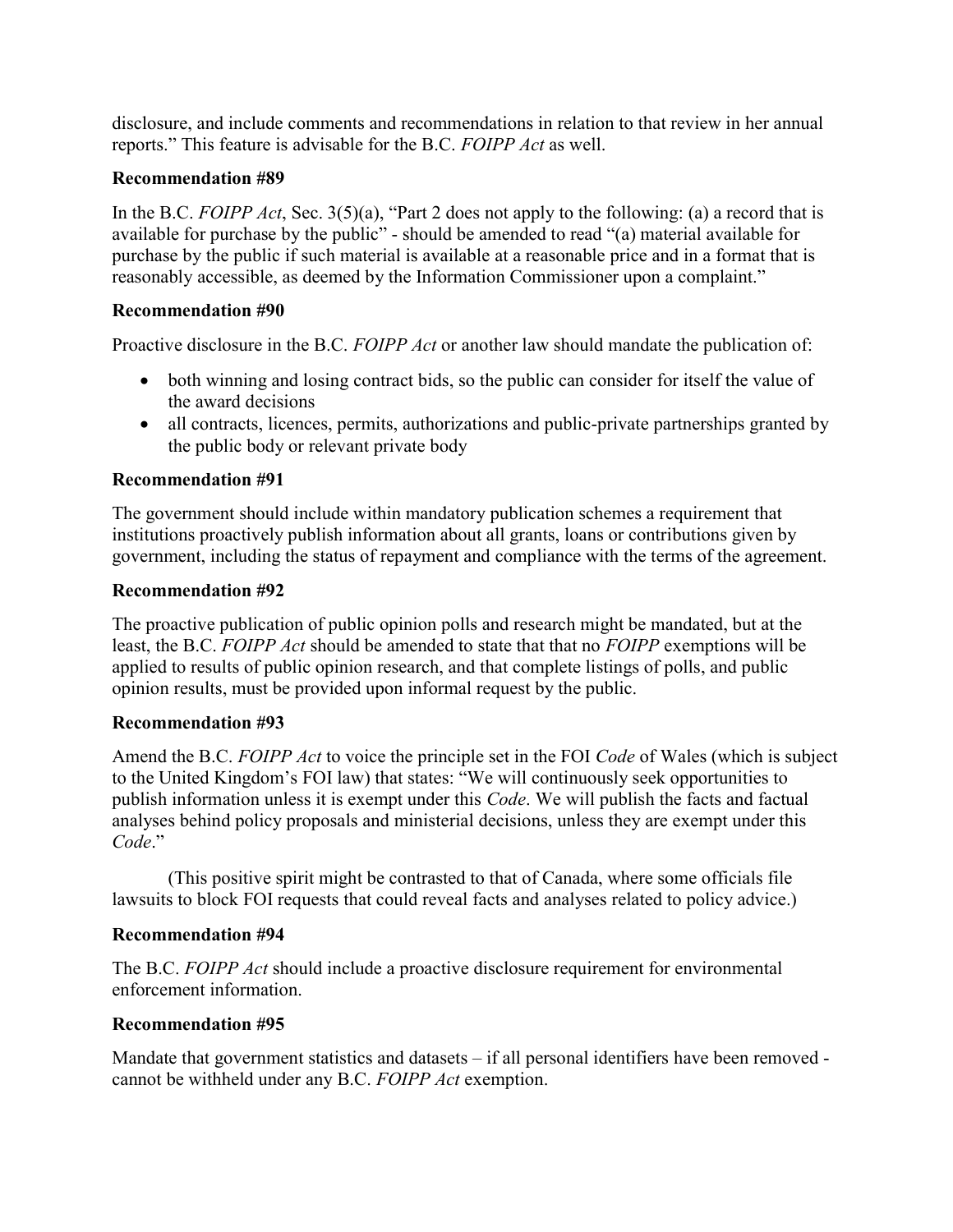Amend the B.C. FOIPP Act to add a much longer list of records that must be routinely released or proactively published, on the examples of Article 19's Model Freedom of Information Law (2001), and those of many other nations and commentators.

See *Appendix 2*, below, for some samples of records requiring proactive publication in the FOI laws of other nations.

# **Penalties**

[Preface: One of the few good features of Bill 22 is the addition of Part 5.1, Offenses, most notably in Sec. 65.3: "A person who willfully conceals, destroys or alters any record to avoid complying with a request for access to the record commits an offence." Yet still more can be done, for the Centre for Law and Democracy notes that the breadth of subjects for sanctions is more important than the penalties' severity, *per se*.]

#### Recommendation #97

Implement the advice of the Information and Privacy Commissioner in his letter of Oct. 20, 2021 to the Minister of Citizens Services on the new Part 5.1:

"This is a step in the right direction, but it does not go far enough. The inappropriate destruction of records should be penalized anytime, not only when there is an access to records request in play. This should include oversight over destruction of records other than in accordance with approved disposal schedules, as is the case under Alberta's FOIPP Act."

#### Recommendation #98

Afghanistan's FOI statute (CLD-rated #1 in the world) is quite well rounded, and parts of it may be advisable for the B.C. FOIPP Act:

Article 35. (1) The followings are recognized as violation of this law:

1 - Providing such information to the applicant that does not conform to the contents of information request form.

2 - Refusal of information to the applicant without justified reasons.

5 - Not providing requested information within the allocated timeframe.

7 - Lack of reporting by the Public Information Officer to the Commission within the specified timeframe.

# Recommendation #99

On delays, for an amended B.C. FOIPP Act, we should consider the superb FOI law of India, whereby in Article 20(1), if the Information Commission decides that an FOI officer "has not furnished information within the time specified," it shall impose a fine for each day until the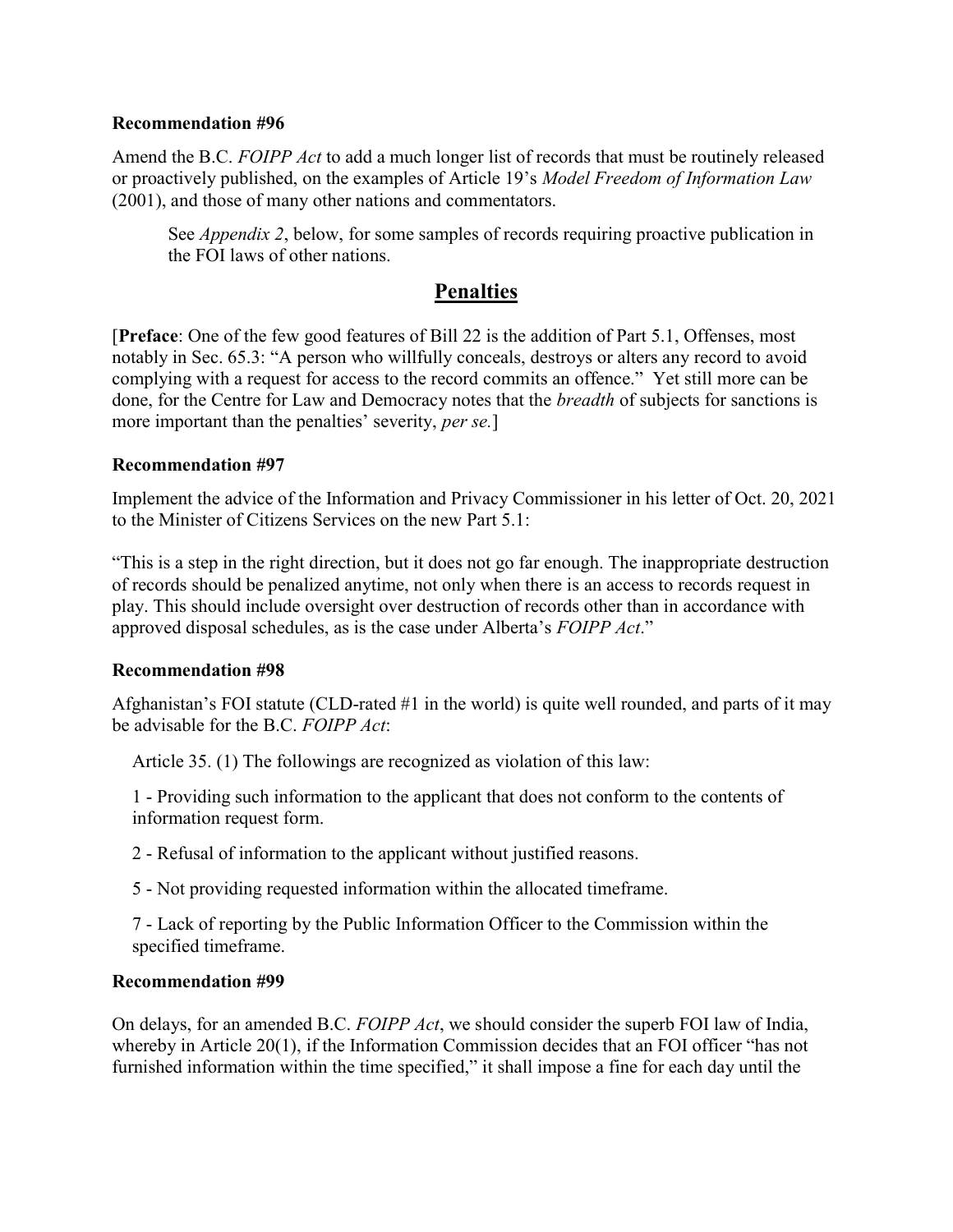information is furnished, up to a maximum amount. (Many other nations' FOI laws have this same feature.)

# Recommendation #100

This principle should be adapted in the B.C. FOIPP Act: "Article 19 supports criminal penalties for those who obstruct access, but only where such penalties respect the basic criminal rule requiring mental, as well as physical responsibility (*mens reas*). We therefore recommend that this article be amended to provide for liability only where the obstruction was willful or otherwise done with the intention of obstructing access."

# Recommendation #102

India's FOI law penalizes those have knowingly given out incorrect, out-of-date, incomplete or misleading information, and this may be advisable for the B.C. FOIPP Act.

# Recommendation #103

Implement this principle of Transparency International, in Tips for the Design of Access to Information Laws, 2006:

"Sanctions should penalize the institutions that have failed to respond to requests for information, along with the heads of these agencies, to avoid the possibility of individual, lower rank civil servants being penalized. The burden of responsibility should rest with those with the power to make change."

# Recommendation #104

In Mexico's fine FOI law, officials can be penalized for "fraudulently classifying information that does not fulfill the characteristics indicated by this Law." The FOI law of Ukraine also imposes penalties for "ungrounded categorization of information as restricted access [classified] data."

(Such a principle would be welcome in the B.C. FOIPP Act, e.g., if an official deliberately misclassifies cabinet records to exclude them from the Act's scope.)

# Recommendation #105

The B.C. FOIPP ACT should make it clear that "creative avoidance" practices such as these and others are prohibited:

- Stonewalling, i.e., incorrectly claiming that records do not exist when they do; or not searching properly and then claiming documents cannot be found
- Changing the title of a record sought by an FOI applicant, sometimes after a request for it is received, then wrongly telling the applicant "we have no records responsive to your request." (This has occurred in Canada.) The law should make it make it absolutely clear it is only the record's subject matter that counts, not the record's title *per se*.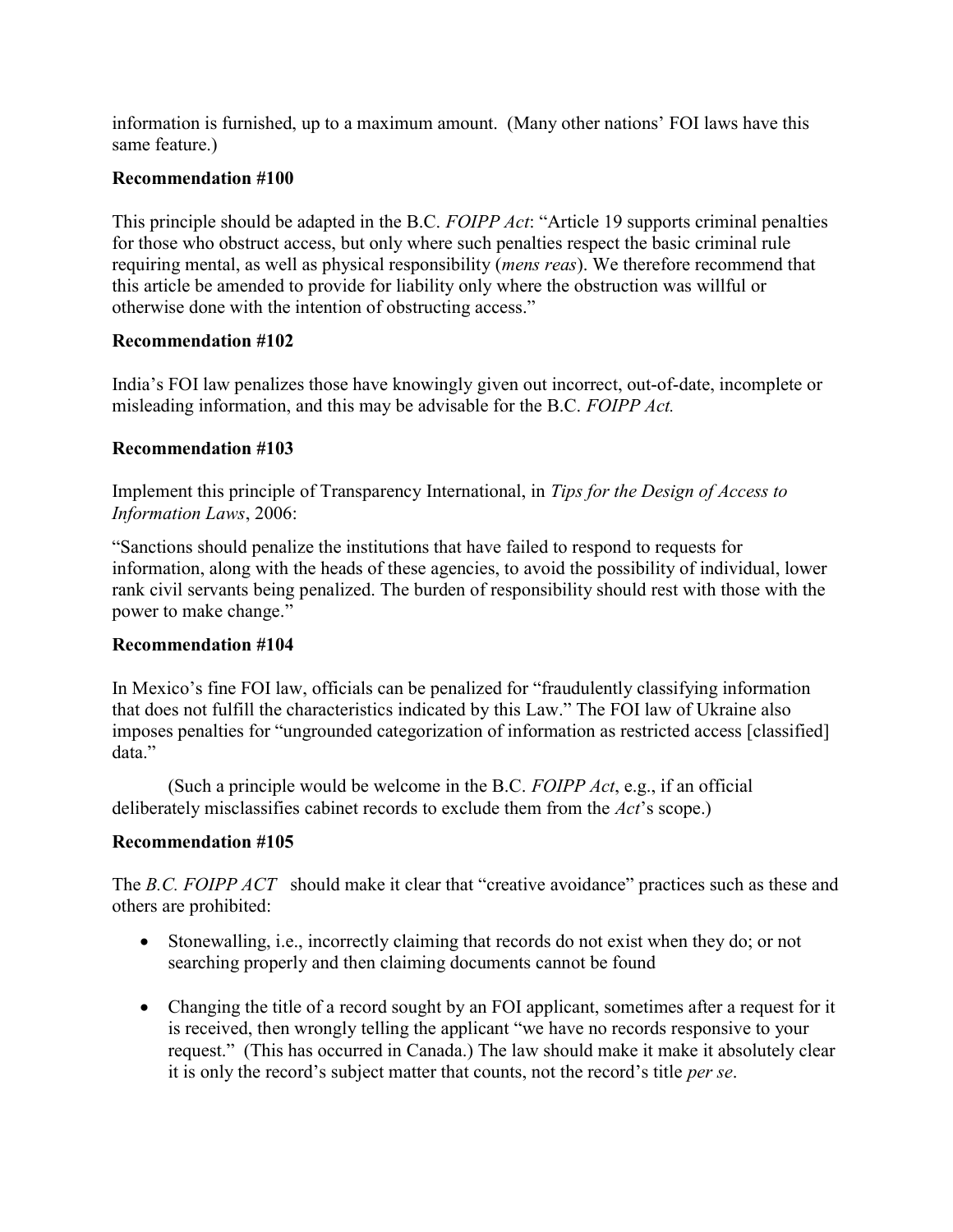• Interpreting the wording of an applicant's request too narrowly, or even altering it, and then replying to the agency's re-worded version

### Recommendation #106

In regards to duty to document, draft milder penalties for not creating records, and for not maintaining records properly.

See *Appendix 3* below on the wide scope of penalties in Mexico's FOI law.]

# Exemptions, harms tests, time limits – general reforms

[Background. Several B.C. FOIPP Act exemptions lack explicitly-stated harms tests and so are known as "class exemptions," a situation that falls seriously short of world FOI standards. The B.C. FOIPP Act's purpose clause states that one goal is "specifying limited exceptions to the right of access," but when exemptions lack a harms test, this limitations purpose is sometimes defeated. As the human rights organization Article 19 has noted, FOI statutory exemptions should be narrowly drawn, should be based on the content rather than the type or name of the record, and should be time-limited.]

# Recommendation #107

Amend the B.C. FOIPP Act to state: "The right to refuse information only lasts for the period in which the risk of harm from disclosure remains live, or for the number of years set for each exemption, whichever occurs first."

 (This may be ideal phrasing for FOI exemptions, as it ensures the best of both worlds. With the first option, the topic sensitivity might expire long before a set time limit and so the records should be opened. Yet even if they should, if a recalcitrant agency denies this and stubbornly resists in court for years, then the second option of the fixed time limit would remain, as it does now, as a default catch-all net. Also consider the terms of the Czech FOI law: "The right to refuse information only lasts for the period, in which the reason for refusal lasts. In justified cases the subject will verify if a reason for refusal still lasts.")

# Recommendation #108

The B.C. FOIPP Act should be amended to prescribe that exemptions cannot be generally applied to withhold information that has already been published - subject to a very few special harms exceptions.

 (This is advised because there are examples of agencies invoking discretionary FOI exemptions to withhold information published in old newspaper clippings, and data already posted on a company's website. Yet common sense indicates that if harms could have resulted from such information release, these damages most likely would have occurred during its first, "informal" publication, as it was "road-tested"; if they did not, then fears of such harms resulting from a second, formal release via FOI are almost certainly groundless.)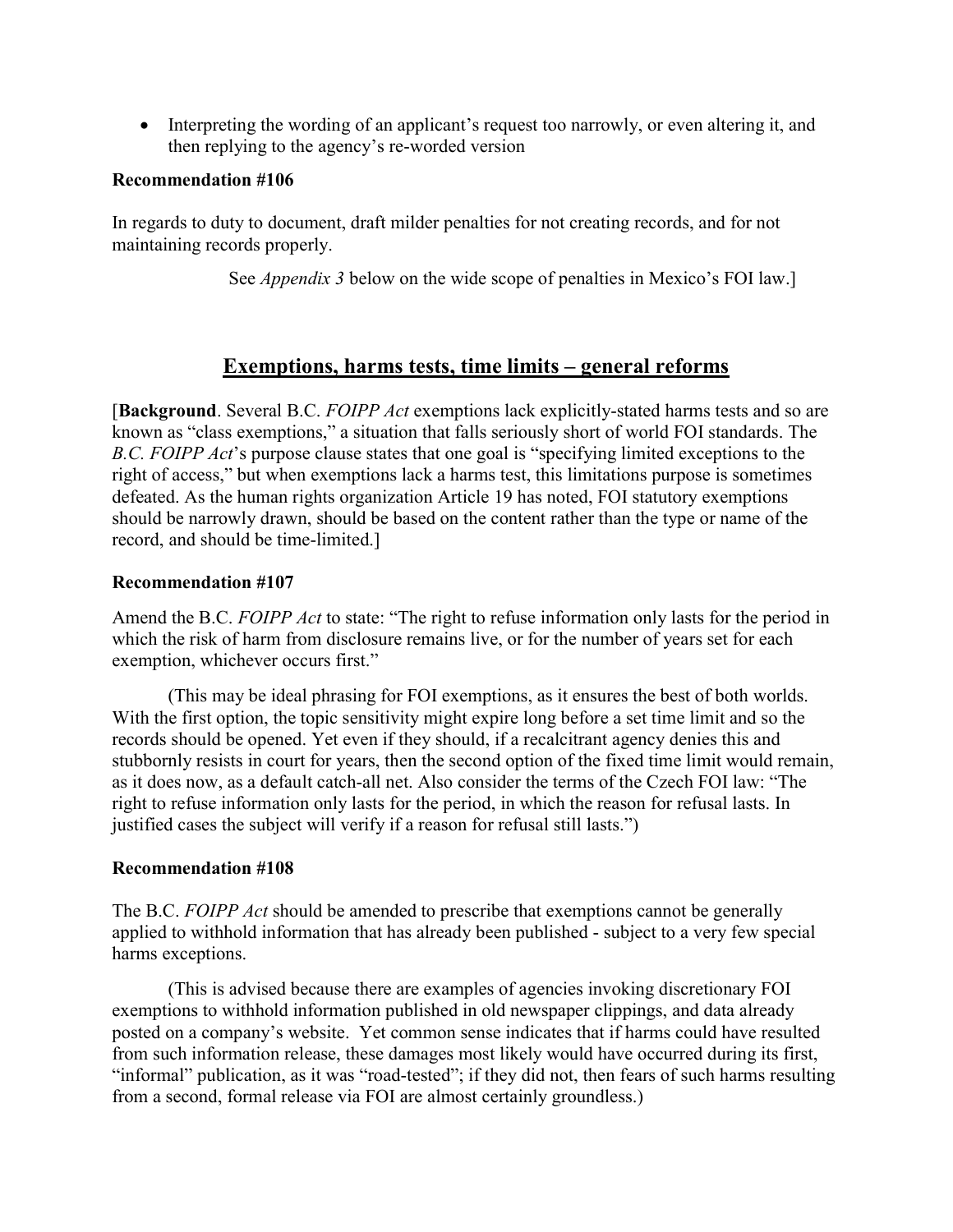Place in the B.C. FOIPP Act these terms from Article 19's Principles of Freedom of Information Legislation, 1999, endorsed by the United Nations:

Principle 4. Exceptions should be clearly and narrowly drawn and subject to strict "harm" and "public interest" tests. A refusal to disclose information is not justified unless the public authority can show that the information meets a strict three-part test.

(1) the information must relate to a legitimate aim listed in the law;

(2) disclosure must threaten to cause substantial harm to that aim; and

(3) the harm to the aim must be greater than the public interest in having the information

# Recommendation #110

Add to above terms this clause from Mexico's FOI law, Article 104, III: "The limitation is consistent with the principle of proportionality and is the least restrictive means available to avoid harm."

# Recommendation #111

Add a general provision at the beginning of the exemptions part of the B.C. FOIPP Act to oblige heads of institutions to use their discretion in favour of access and openness, not refusal.

Also consider adapting the stronger default right to records present in Finland's FOI law as compared to the B.C. FOIPP Act: "1.1 Official documents shall be in the public domain, unless specifically otherwise provided in this Act or another Act."

#### Recommendation #112

Implement this worthy proposal from the federal Treasury Board Secretariat's ATIA Act Review Task Force report, 2002:

"4-1. The Task Force recommends that guidelines be issued on how to apply discretionary exemptions by: exercising discretion as far as possible to facilitate and promote the disclosure of information; weighing carefully the public interest in disclosure against the interest in withholding information, including consideration of any probable harm from disclosure, and the fact that information generally becomes less sensitive over time; and having good, cogent reasons for withholding information when claiming a discretionary exemption."

# Recommendation #113

The B.C. FOIPP Act should make clear that officials may not mingle exempt and non-exempt records together, then claim an exemption for them all (for example, wrongly placing records into files of cabinet documents).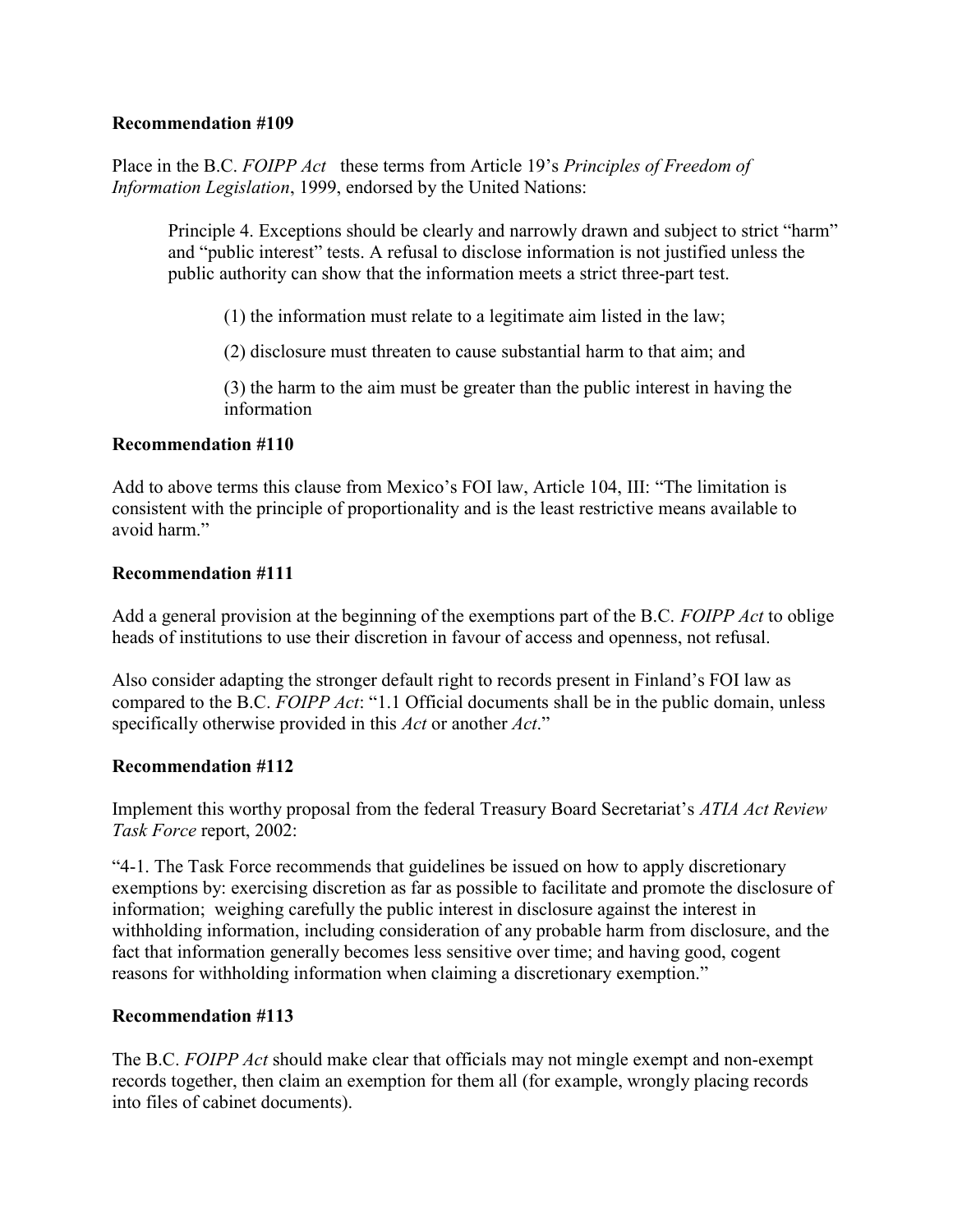Establish an expert independent panel of academics, historians, journalists, librarians, and representatives of the B.C. Archives, the OIPC, etc., to advise and report upon [1] the declassification of historical records, and [2] the ideal time limits for each B.C. FOIPP Act exemption. These could be two separate panels.

 (Several nations' FOI laws simply allow for all material prior to a certain historical point to be released, and this could be considered for the B.C. FOIPP Act. Some nations also release certain older records proactively at a set time without FOI requests; for instance, Britain sends cabinet records to the National Archives for public viewing under "the 30 year rule," an ongoing tradition that predated the passage of its FOI law.)

#### Recommendation #115

Consider the proposal in A Call for Openness, the report of the MPs' Committee on Access to Information (2001) for the B.C. FOIPP Act - "We recommend that the Access to Information Act be amended to include a 'passage of time' provision requiring institutions to routinely release records under their control 30 years after their creation. This provision would override all exemptions from release contained in the Act."

# Other Topics

#### Recommendation #116

The whistleblower protection Sec. 30.3 of the B.C. FOIPP Act, and the B.C.'s Public Interest Disclosure Act (PIDA) of 2018, contain many helpful features.

Yet add this statement within the B.C. FOIPP Act: "Protection from civil and criminal liability: Any person who grants or discloses information in good-faith reliance on provisions of the B.C. FOIPP Act shall be protected from any and all civil and criminal liabilities, even if it is later determined that the information was in fact exempted. Similar protection shall be accorded all persons that receive information pursuant to this Act." Consider expanding the protection to "anything done in good faith in the performance of the Act."

Privately survey all B.C. FOIPP staffers to inquire what they believe would be the best whistleblower protection measures, then implement what the majority advise.

 (See B.C. FIPA report Best Practices in Whistleblower Legislation, by Carroll Anne Boydell, 2018, at https://fipa.bc.ca/best-practices-in-whistleblower-legislation-an-analysis-offederal-and-provincial-legislation-relevant-to-disclosures-of-wrongdoing-in-british-columbia/ )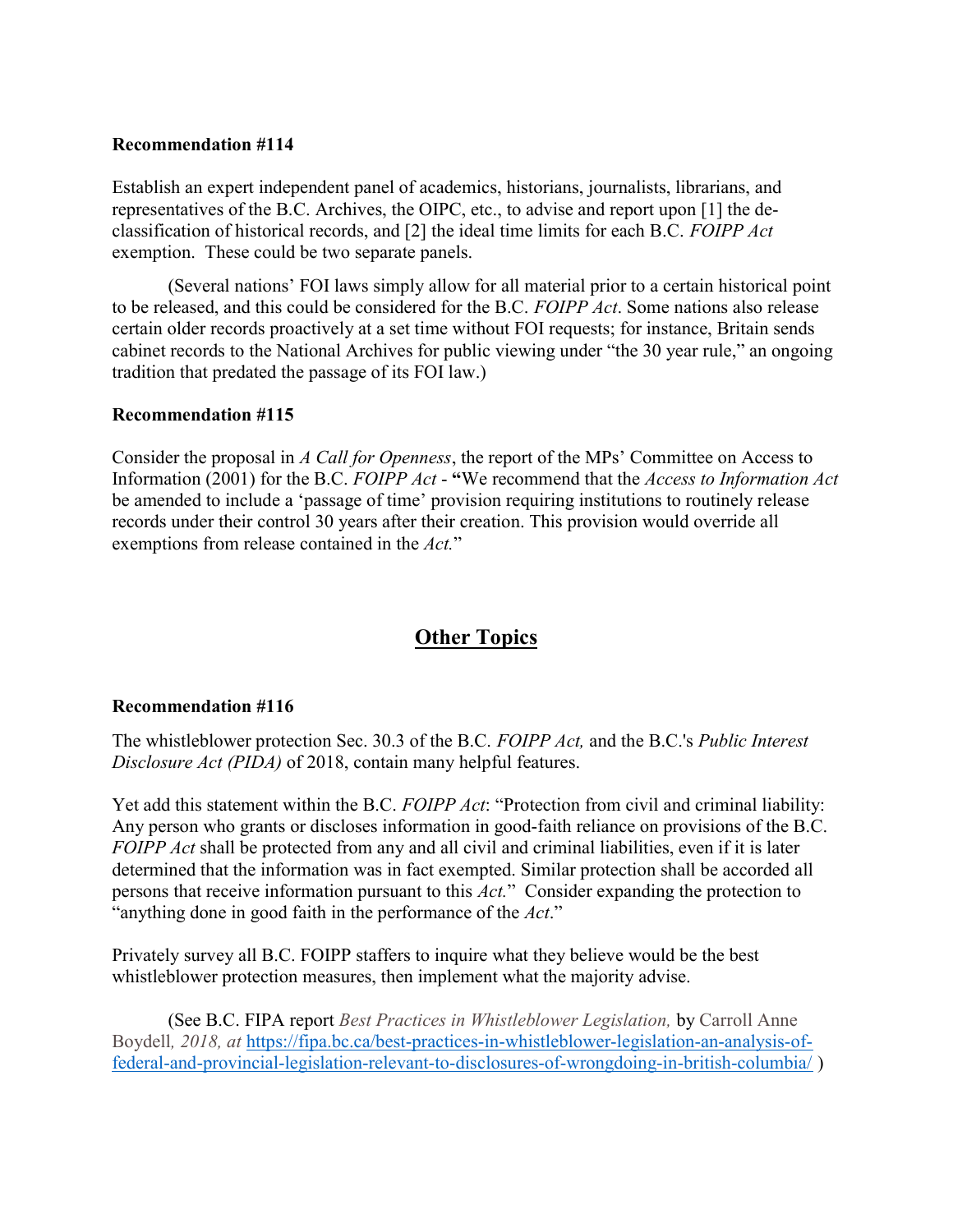Amend Sec. 22 to state that bonuses of named officials and employees of all entities covered by the B.C. FOIPP Act are not the private information of individuals, and encourage the government to post them online, as it does for salaries and expenses.

Amend the Act to state that all salaries and expenses of officials and employees of all entities covered by the B.C. FOIPP Act must be available for routine release, without an FOI request, and encourage all such entities to publish such figures online annually, as the B.C. government does for ministries for salaries over a certain limit.

# Recommendation #118

State in the B.C. FOIPP Act that government and agencies may not invoke the rationale of "out of scope" - or any equivalent term - to withhold any part of any record requested under the B.C. FOIPP Act. Records or parts of records may only be withheld if they fall under an exemption in the Act, not if officials assert they fall outside the request's scope, or the Act's scope.

(This latter practice has occurred, prior to an OIPC order of Dec. 2011 which forbade it. See https://thetyee.ca/Blogs/TheHook/2011/12/08/Govt\_Cant\_Hide\_Ministers\_Records/ The OIPC also ruled on June 19, 2015 that topic headings do not qualify for Sec. 12.)

# Recommendation #119

Delete B.C. FOIPP Act Sec. 22.1. Disclosure of information relation to abortion services (a section unique in the FOI world). Such informational harms are already prevented by other exemptions.

#### \*Recommendation #120

The Federal Court stated that Ottawa can no longer charge fees for the search and processing of electronic government documents covered under the *ATI Act*, per the 2015 ruling of Justice Sean Harrington. This principle should be set in law in the B.C. FOIPP Act.

#### Recommendation #121

Extend the free time "spent locating and retrieving a record" in B.C. FOIPP Act Sec. 75(1)(b)(i) from the current 3 hours up to 5 hours (which is the standard in the federal ATI Act).

#### Recommendation #122

Amend the Act to establish that an applicant who makes a formal access request has the right to anonymity throughout the entire process, as in the Newfoundland FOI law. Add a privacy protection clause in the B.C. FOIPP Act to state that an applicant's identity must not be revealed within government without a strict need to know (for example, to locate the records the applicant seeks that include his or her name, or with one's consent).

#### Recommendation #123

Implement in the B.C. FOIPP Act the advice of federal Information Commissioner John Reid's 2002 report, that the  $ATI$  Act should be amended to give a requester the right to request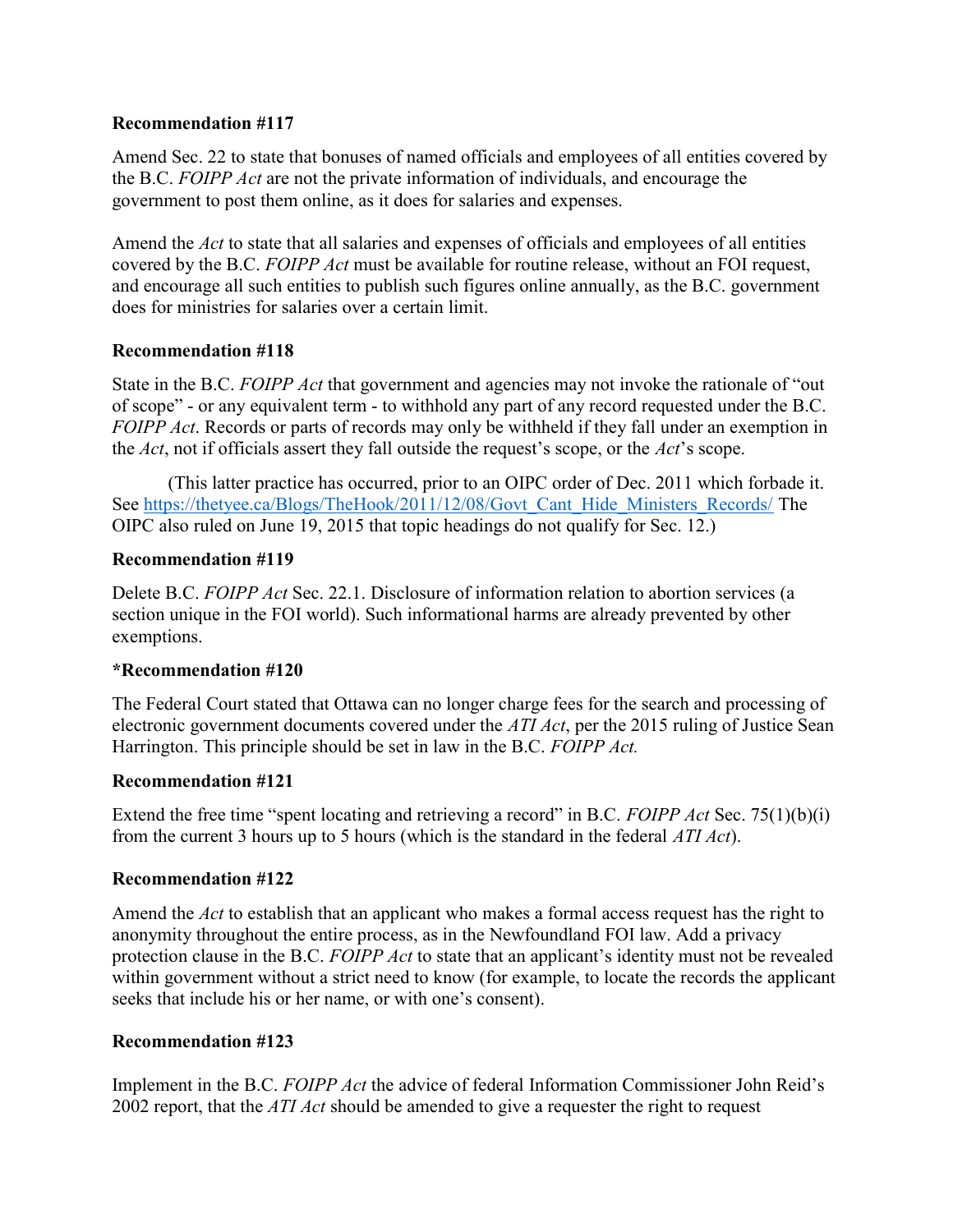information in a particular format; that departments should be allowed to deny the request on reasonable grounds, but any refusal should be subject to review by the Information Commissioner.

His proposal to create *ATI Act* regulations on these matters is also advisable for the B.C. FOIPP Act:

"Act and regulations do not, however, mention the conversion of data from one format into another. If requesters are asked to pay for these conversions (which can often be done simply and automatically), will subsequent requesters have to pay again? Or will a department, having accomplished the conversion once, be required to maintain the data in the converted format for future requests? Would documents printed on demand from an electronic record be held in anticipation of a future request? No regulations are in place to govern on-line or remote access to electronic information."

# Recommendation #124

Amend the B.C. FOIPP Act to permit a government institution to group all requests received from a requester (within 30 days of receipt of the initial request) on the same subject matter. When grouping has been employed, it is appropriate that the requester be so informed in the extension notice.

# Recommendation #125

For B.C.'s directors/managers of information and privacy (DMIPs), implement the advice of the 1987 MPs' Justice Committee Open and Shut report - which stated that the time was long past due to professionalize their role - to [1] classify them as part of departmental senior management group, [2] make them a part of departmental executive committees, [3] give them direct reporting relationships with deputy heads of departments, [4] develop a uniform set of job descriptions and set of expectations for them, [5] ensure that they have completed standard, formal training in their discipline and [6] surround them with a leadership culture which does not penalize them for making the access law effective within their institutions.

#### Recommendation #126

Add a clause to the B.C. FOIPP Act to state that B.C. officials may never assert "crown" copyright" regarding records released in response to B.C. FOIPP Act requests. Follow the lead of the American Copyright Act, which states that no government records can be copyrighted.

(For years, B.C. ministries would attach notices inside packages of documents mailed to FOI applicants, warning that: "These records are protected by copyright under the federal Copyright Act, pursuant to which unauthorized reproduction of works is forbidden." In 2008, Stanley Tromp complained to B.C.'s Privacy Commissioner, who reviewed the issue. In a letter to Tromp of June 1, 2009, he stated: "Government has decided to cease including copyright notices in access to information disclosures." While this voluntary move is welcome, there is no guarantee the problem could not arise again someday, hence it needs to be prohibited by law.)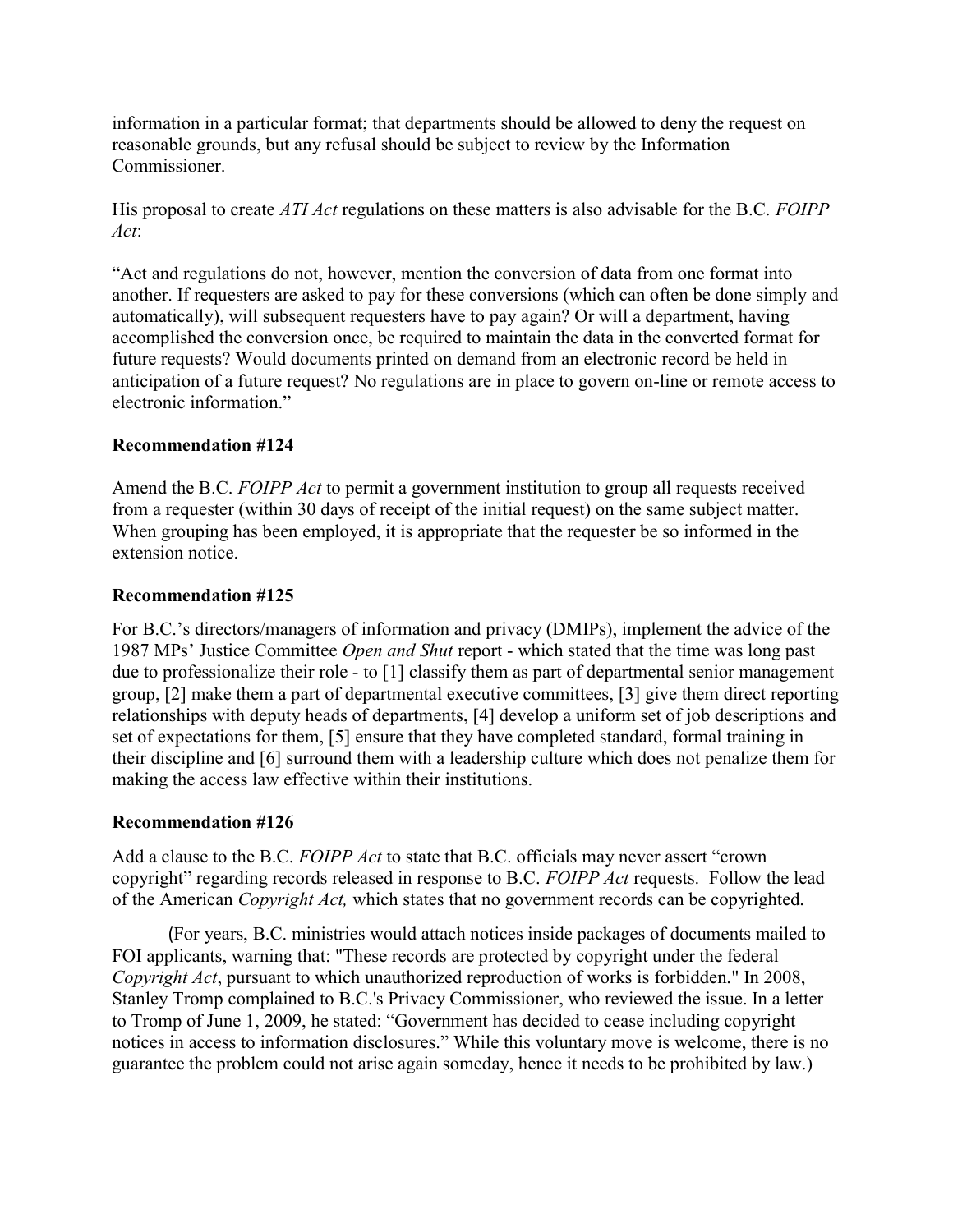Implement a policy directive for the department that administers the B.C. FOIPP Act system to educate and promote the access process to the general public. This might also be done by the B.C. information and privacy commissioner's office, which has a right to "inform the public about this Act" in Sec.  $41(1)(c)$  of the *Act*; if so, government must provide adequate funds for this work, and it would be a dedicated, stand-alone part of the Commissioner's budget.

#### Recommendation #128

The legal system for B.C. FOIPP Act cases needs to be made more fair and equitable for all. The Act should include a bar on costs being awarded against a requestor if a third party appeals a decision to B.C. court and the requestor wishes to appear as a party in the court proceeding.

We should also seek wider grounds to bar court costs in B.C. FOIPP Act cases from being levied against a citizen applicant or lay litigant, considering the large imbalance of power and resources. If such costs are assessed against an applicant, he or she could be financially ruined, which is why some applicants dare not engage in FOI litigation. It is especially unwarranted if important legal or Constitutional FOI issues are in dispute.

#### Recommendation #129

The relevant statute should state that the usage of in-camera affidavits in B.C. FOIPP Act court cases should be curtailed to the bare minimum necessary and justifiable.

 (Inequity arises when FOI applicants, who are sometimes lay litigants, voice all their arguments in the open, where these can be parsed and shredded by expert Crown lawyers, at unlimited public expense; by contrast, the agency too frequently presents its arguments and much evidence with in-camera affidavits, which the applicant cannot view or challenge, and hence must prepare reply submissions to these in the dark.)

#### Recommendation #130

One feature of American FOI litigation worth contemplating for our B.C. FOIPP Act is the "Vaughn Index." This is a document prepared by agencies that are opposing disclosure under the U.S. FOIA. It must describe each document or portion that has been withheld and provide a detailed justification of the agency's grounds for non-disclosure. This is intended to help "create balance between the parties," said one U.S. court.

#### Recommendation #132

Add a clause to the B.C. FOIPP Act to state that access to government information is to be regarded in the province as "a human right."

 (There is a growing body of authoritative statements by international human rights bodies and courts to the effect that FOI is a fundamental human right. Such right of access is entrenched in human rights law through decisions of the Inter-American Court of Human Rights and the European Court of Human Rights, as well as the UN Human Rights Committee's 2011 General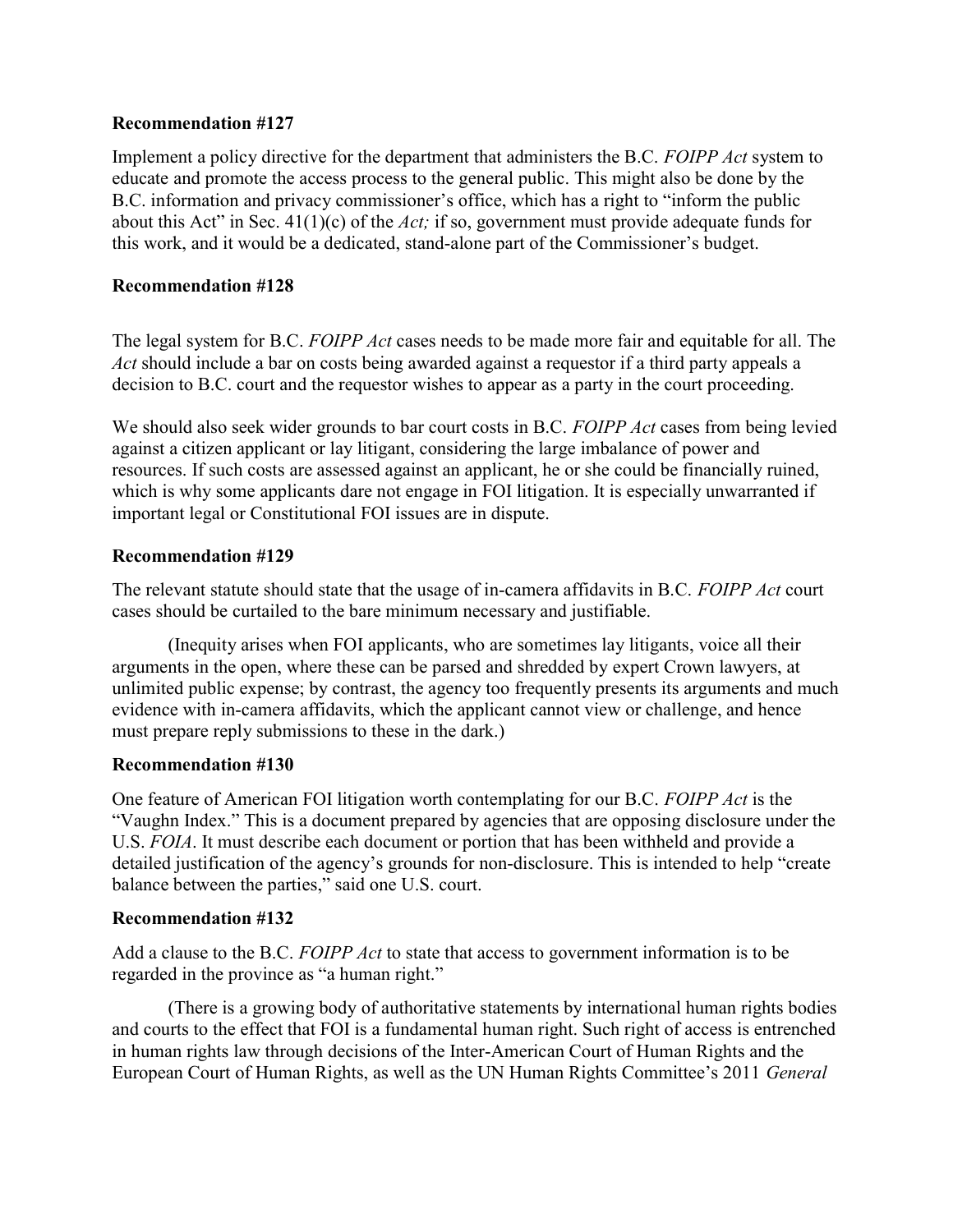Comment on Article 19 of the International Covenant on Civil and Political Rights, to which Canada is a party.)

### Recommendation #133

Consider an amended broader purpose clause for the B.C. FOIPP Act.

 (The stated principles in the purpose clause are extremely important, for these can provide guidance to commissioners or judges in writing their rulings. Other factors could be added to the B.C. FOIPP Act's existing Sec. 2; in other nations, these include: accessing information necessary to investigate crimes against humanity, human rights violations, crimes of economic damage to the state, environmental harms, and reducing corruption and inefficiency. The purpose clauses in the FOI laws of Alberta and Nova Scotia have good features.)

# Recommendation #134

That the B.C. Premier ask the Prime Minister and other premiers to begin discussions on amending the Canadian Constitution to include the public's right to obtain government information - which is a provision that 42 other nations have in their Constitutions or Bill of Rights, and one that was urged by B.C.'s first information and privacy commissioner David Flaherty.

#### Recommendation #135

Create a "British Columbia Freedom of Information Forum." This would candidly and respectfully discuss systemic FOI practices and problems, and pragmatically attempt to resolve these.

This would be a council of B.C. FOIPP Act applicants (such as journalists, lawyers, FOI advocates, academics) and senior government officials (such as DMIPs, deputy ministers, chief information officers, and members of the OIPC), which would meet semi-formally once a year to begin and then perhaps more often, by teleconferencing if need be. Its low key work would differ from a (sometimes politicized) Legislative law review each six years, and focus far more on FOI practice than law reform per se.

This Forum could be organized by a university department (e.g. sociology, political science), law school, journalism school, or association of FOI professionals, and it might be chaired by a neutral third party such as a professor, retired judge or ombudsperson. The United States has such an entity: the FOIA Advisory Committee, chaired by OGIS https://www.archives.gov/ogis/foia-advisory-committee Its records would be public via FOI, of course, because it performs "a public function."

=========================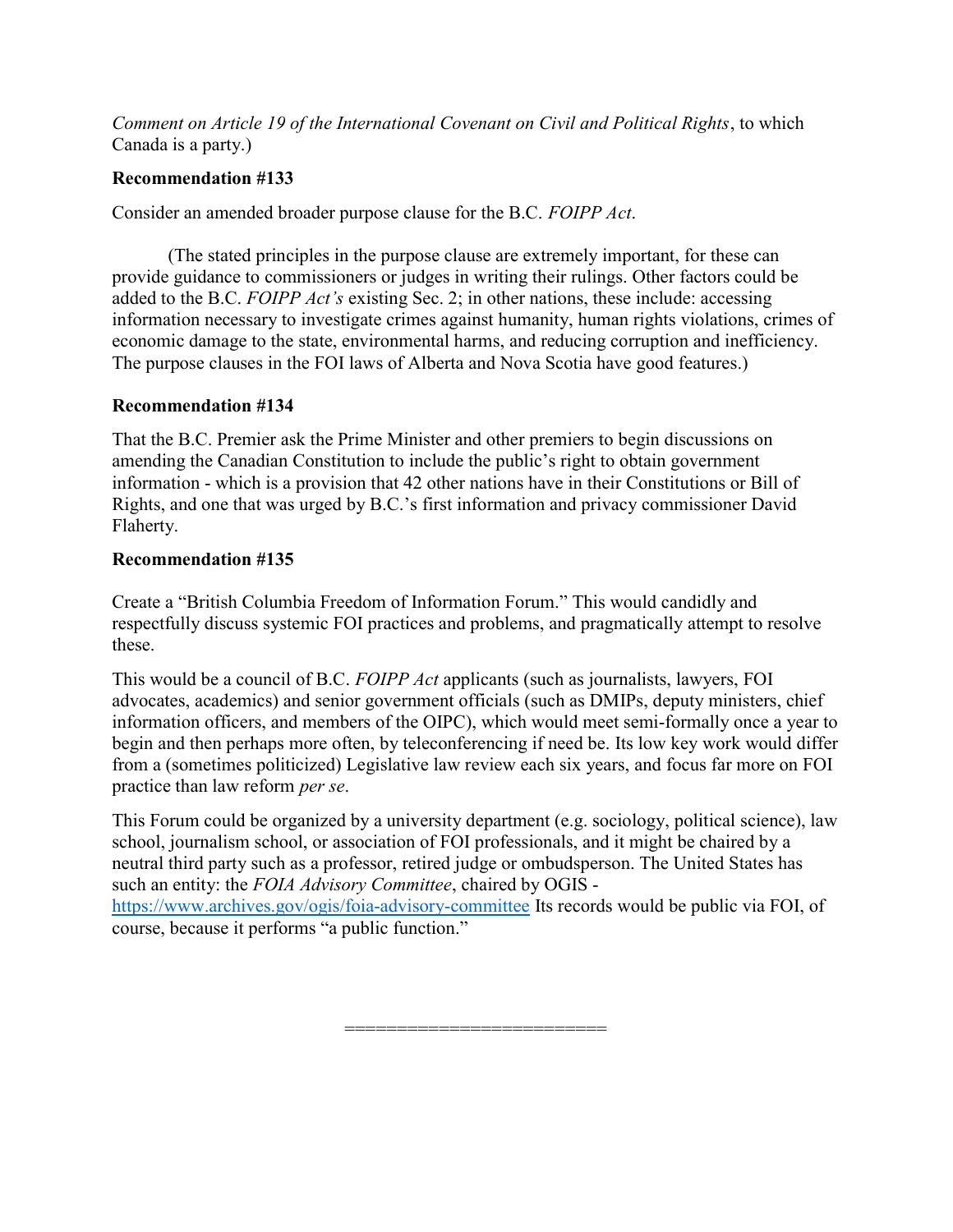# Appendix 1 – The Dutch FOI protection for policy analysts

For the B.C. FOIPP Act Sec. 13, consider the Dutch legal protection for policy analysts. In the Canadian public service, civil servants "who even cast the slightest doubt on the wisdom of the government's policy are severely reprimanded," wrote one author. The Netherland's FOI law takes account of this concern, with a unique provision:

11. 1. Where an application concerns information contained in documents drawn up for the purpose of internal consultation, no information shall be disclosed concerning personal opinions on policy contained therein.

11. 2. Information on personal opinions on policy may be disclosed, in the interests of effective, democratic governance, in a form which cannot be traced back to any individual. If those who expressed the opinions in question or who supported them agree, information may be disclosed in a form which may be traced back to individuals.

11. 3. Information concerning the personal opinions on policy contained in the recommendations of a civil service or mixed advisory committee may be disclosed if the administrative authority directly concerned informed the committee members of its intention to do so before they commenced their activities.

The initial Dutch exception is phrased in extremely broad terms, and is also mandatory. But its clawbacks (or exceptions to the exception) are indeed interesting as an option, hence worth considering, perhaps with a caveat about the breadth of the initial exception in this area. In the Netherlands under these terms, much useful policy information could still be released, which is better than no release at all. If included in the B.C. FOIPP Act, this could relieve some fears of provincial government analysts distressed at being identified, with the feared effect on their careers.

# Appendix 2 – Several proactive publication rules of other nations

Pro-active publication and routine release are amongst the FOI issues on which the world has left Canada farthest behind.

Most other nations from Albania to Zimbabwe prescribe such information release in sections of their FOI statutes, and many of these are exhaustive, sometimes running to over 400 words each; the longest is that of Kyrgyzstan with 1,800 words. As well, proactive publication can also be mandated in statutes other than the FOI law. Below are just a few.

• All statutes and internal regulations must be published (Columbia and other nations)

• Courts and other bodies are required to publish the full texts of decisions, and the Congress is required to publish weekly on its web site all texts of "projects of laws" (Ecuador)

• Public bodies must publish information on a government activity's influence on the environment (Armenia)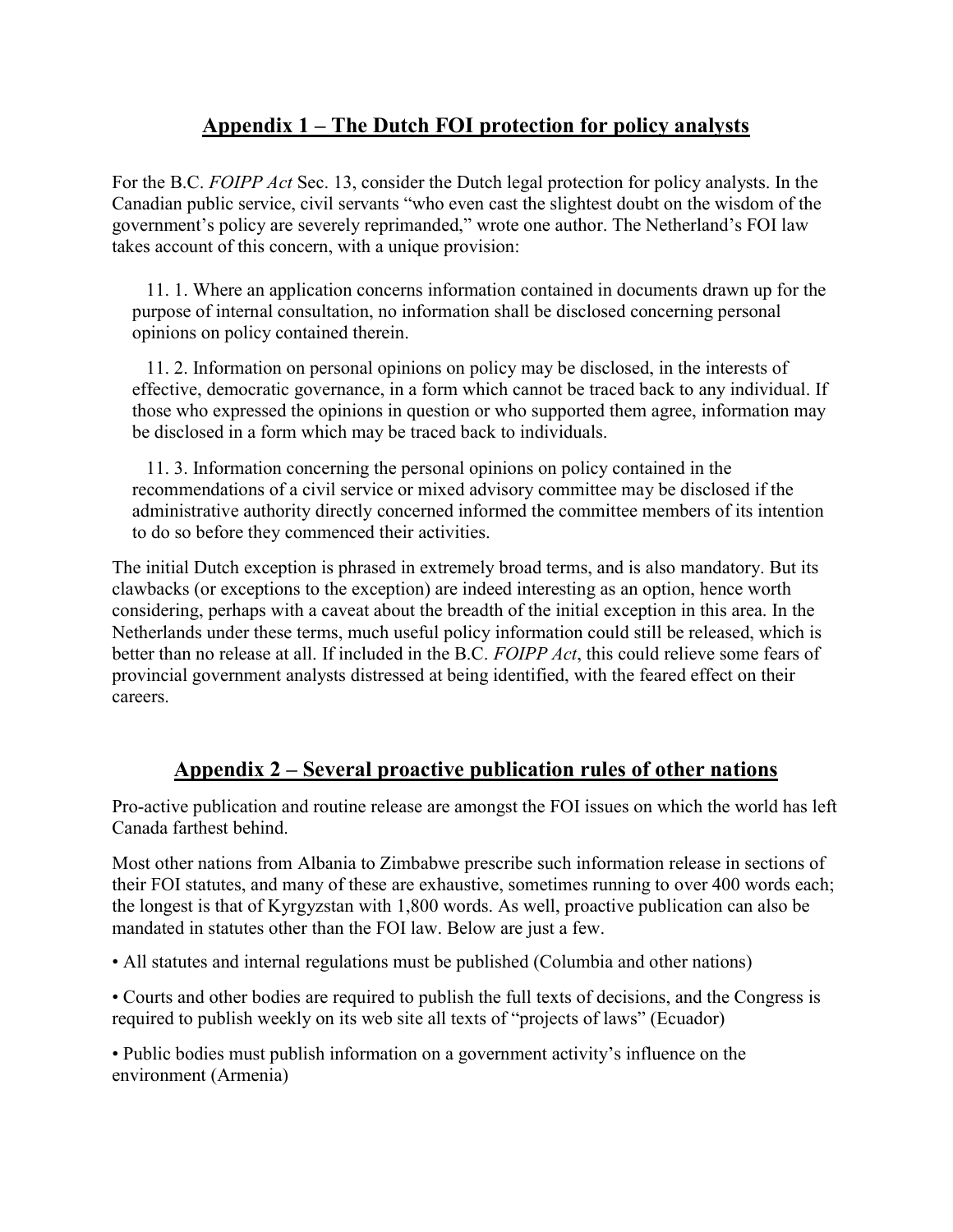• In Serbia, the National Council is required to publish the data of sessions, minutes, copies of acts and information on the attendance and voting records of MPs.

• The state must publish contracts including a list of those who have failed to fulfill previous contracts, budgets, results of audits, procurements, credits, and travel allowances of officials (Ecuador); and information relating to public tenders (Croatia)

• In Estonia, national and local governments must post online: statistics on crime and economics; information relating to health or safety; budgets and draft budgets; information on the state of the environment; and draft acts, regulations and plans including explanatory memorandum. They are also required to ensure that the information is not "outdated, inaccurate or misleading" (The Estonian FOI law cites 32 types of public records to be published in Section 28)

• In Brazil, government must publish on the internet a list of the information which has been declassified in the last 12 months, and a list of information classified in each level of secrecy

• In Palestine's draft FOI bill, Art. 8 requires public and private "industrial institutions" to publish six-monthly reports providing information on the location, nature and associated hazards of toxic materials used by them, the volume of materials released into the environment as a result of manufacturing processes and waste disposal methods and mechanisms they use.

# Appendix 3 - FOI Penalties: the wide scope of Mexico's law

[The freedom of information law of Mexico - RTI-ranked #2 in the world by the CLD-AIE - is an outstanding model to follow, in many ways. Although it is not clear from below what the exact penalties would be, the scope of the subjects is the widest I have seen in an FOI statute so far]

Article 206. The Federal Act and those of the States will set forth as penalty causes for breach of its obligations under the terms of this Act, at least the following:

I. The lack of response to requests for information within the time specified in the applicable regulations;

II. Acting with negligence, willful misconduct or bad faith in the substantiation of requests regarding access to information or by not disseminating information concerning the transparency obligations under this Act;

III. Not meeting the deadlines under this Act;

IV. Using, removing, disclosing, hiding, altering, mutilating, destroying or rendering useless, totally or partially, without legitimate cause, according to a relevant authority, the information in the custody of the regulated entities and their Public Servants or to which they have access or knowledge by reason of their employment, office or commission;

V. Delivering incomprehensible, incomplete information, in an inaccessible format or a mode of shipment or delivery different from the one requested by the user in his request for access to information, responding without proper grounds as established by this Act;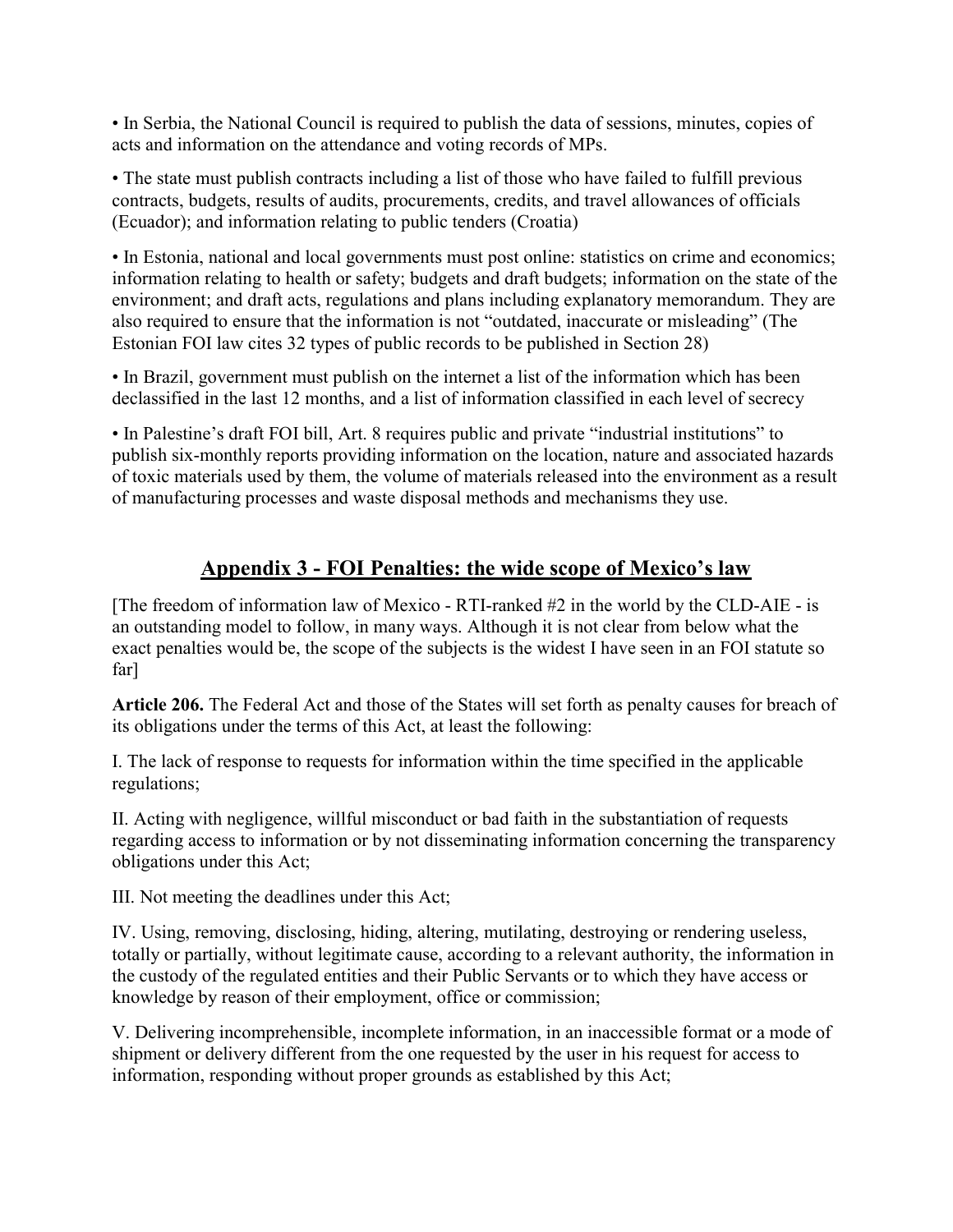VI. Not updating the information corresponding to the transparency obligations within the terms set forth in this Act;

VII. Intentionally or negligently declaring the lack of information when the regulated entity should generate it, derived from the exercise of its powers, duties or functions;

VIII. Declaring the lack of information when it wholly or partly exists in its archives;

IX. Not documenting with intent or negligence, the exercise of its powers, duties, functions or acts of authority in accordance with applicable regulations;

X. Performing acts to intimidate those seeking information or inhibit the exercise of the right;

XI. Intentionally denying information not classified as secret or confidential;

XII. Classifying as confidential, intentionally or negligently, the information without it meeting the characteristics indicated in this Act. The penalty shall apply when there is a prior ruling by the Guarantor Agency, which is final;

XIII. Not declassifying information as secret when the reasons that gave rise thereto no longer exist or have expired, when the Guarantor Agency determines that there is a cause of public concern that persists or no extension is requested by the Transparency Committee; XIV. Not meeting the requirements laid down in this Act, issued by the Guarantor Agencies, or

XV. Not complying with the resolutions issued by the Guarantor Agencies in the exercise of their functions. The Federal Act and those of the States shall establish the criteria to qualify the penalties, according to the seriousness of the offense and, where appropriate, the economic conditions of the offender and recidivism. Likewise, they shall include the type of penalties, procedures and terms for implementation. The penalties of an economic character may not be paid with public funds.

# CANADIAN SOURCES

=============================

• Open and Shut: Enhancing the Right to Know and the Right to Privacy. Report of the MPs' Standing Committee on Justice and Solicitor General on the Review of the Access to Information Act and the Privacy Act. Ottawa, 1987.

• The Access to Information Act: A Critical Review. Ottawa. A report prepared for the Information Commissioner of Canada by the consultants Sysnovators Ltd. of Ottawa, 1994. https://www.humanrightsinitiative.org/programs/ai/rti/implementation/monitor/critical\_review\_1 994\_canadian\_info\_comm.pdf

• Toward a Better Law: Ten Years and Counting. By John Grace, Information Commissioner. Recommendations for B.C. FOIPP ACT reform, in Commissioner's 1993-94 Annual Report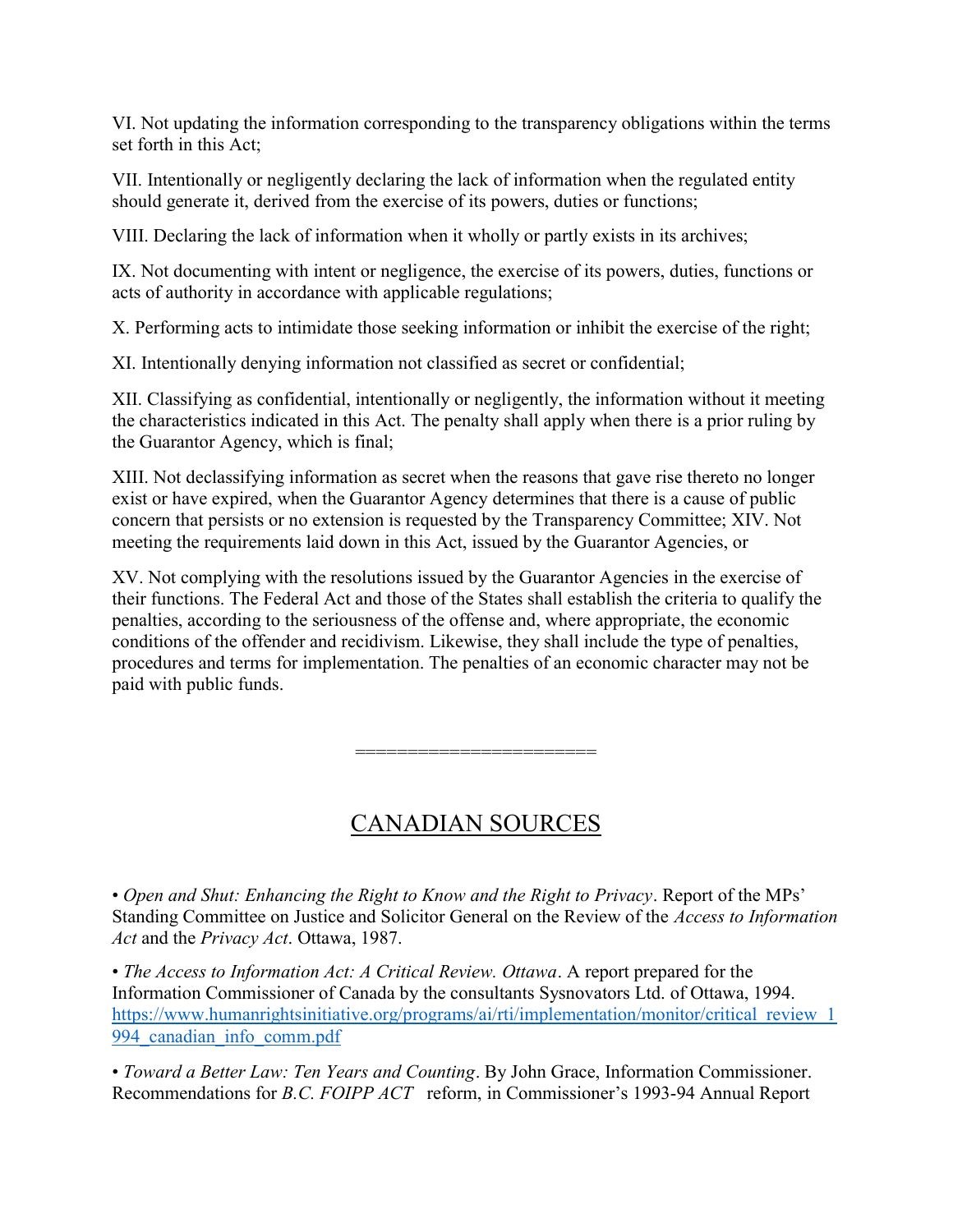• Blueprint for Reform. By John Reid, Information Commissioner. Recommendations for B.C. FOIPP ACT reform, Commissioner's 2000-01 Annual Report. Ottawa, 2001. https://publications.gc.ca/collections/Collection/IP20-1-2001E.pdf

• A Call for Openness. Report of MPs' Committee on Access to Information, chaired by Liberal MP John Bryden. Ottawa, 2001

• Access to Information: Making it Work for Canadians. Report of the Access to Information Review Task Force. Ottawa, 2002. Appended with 29 research reports. https://publications.gc.ca/collections/Collection/BT22-83-2002E.pdf

• Response to the Report of the Access to Information Review Task Force, by John Reid, Information Commissioner, 2002. (This is by far the most detailed and comprehensive protransparency list of *B.C. FOIPP ACT* reforms, hence indispensable reading - especially on Sec. 69, cabinet records.) https://www.oic-ci.gc.ca/en/resources/reports-publications/response-reportaccess-information-review-task-force-special-report

• Bill C-201 An Act to amend the Access to Information Act and to make amendments to other Acts. Introduced by NDP MP Pat Martin, 2004

• A Comprehensive Framework for Access to Information Reform: A Discussion Paper. Justice Department of Canada, Ottawa, 2005. https://www.justice.gc.ca/eng/rp-pr/csj-sjc/atip-aiprp/atiaai/ati-aai.pdf

• Access to Information Act - Proposed Changes and Notes. Draft bill by John Reid, Information Commissioner, Ottawa, 2005

• Stand Up For Canada. Federal election platform statement of the Conservative Party of Canada, 2006

• Restoring Accountability. From the Final Report of the Commission of Inquiry into the Sponsorship Program and Advertising Activities, by Justice John H. Gomery. Ottawa, 2006. https://publications.gc.ca/site/eng/287381/publication.html?wbdisable=true

• Strengthening the Access to Information Act. A Discussion of Ideas Intrinsic to the Reform of the Access to Information Act. Government of Canada discussion paper, Ottawa, 2006. https://www.justice.gc.ca/eng/rp-pr/csj-sjc/atip-aiprp/B.C. FOIPP Act -lai/B.C. FOIPP Act lai.pdf

• Bill C-556, Act to amend the Access to Information Act. Introduced by Bloc Quebecois MP Carole Lavallée, 2008

• Strengthening the Access to Information Act to Meet Today's Imperatives. By Robert Marleau, Information Commissioner, 2009. https://www.oic-ci.gc.ca/en/resources/reportspublications/strengthening-access-information-act-meet-todays-imperatives

• The Access to Information Act: First Steps Toward Renewal. Report of the Standing Committee on Access to Information, Ethics and Privacy. Chaired by Liberal MP Paul Szabo, 2009 https://www.ourcommons.ca/DocumentViewer/en/40-2/ETHI/report-11